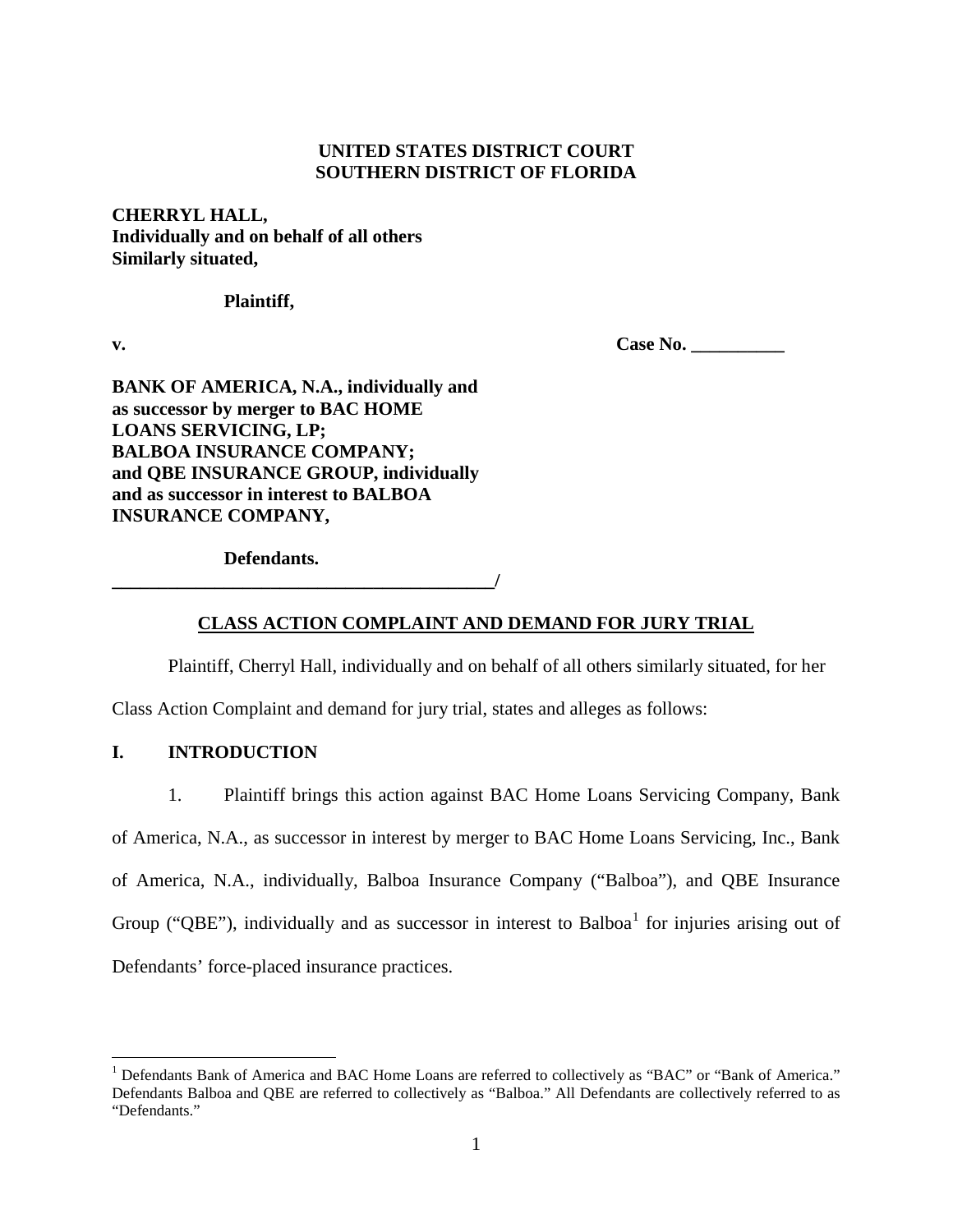2. Bank of America and BAC Home Loans are among the nation's largest residential mortgage lenders and loan servicers. They use their control over Plaintiff's and Class Members' mortgage accounts to reap substantial undisclosed and unearned profits from force-placed insurance.

3. The mortgages that Bank of America and BAC Home Loans own and service require that borrowers maintain various forms of homeowners' insurance, including flood insurance. When a borrower does not purchase or maintain the specific amount of insurance that Bank of America requires, Bank of America purchases such insurance for the borrower. This practice is called "force-placement" and is standard and appropriate under Plaintiff's and Class Members' mortgages, if done properly.

4. What is not standard and appropriate is Bank of America's manipulation of the force-placed insurance market, whereby Bank of America engages in exploitative and selfdealing practices for its own benefit, to the detriment of its borrowers.

5. Bank of America and its subsidiary Balboa entered into a non-competitive and exclusive relationship whereby all force-placed insurance for Bank of America borrowers was purchased from Balboa. In return, Balboa paid a kickback equal to a percentage of each forceplaced insurance policy to Bank of America.

6. This relationship benefited both Bank of America and Balboa substantially at the expense of Bank of America consumers. Balboa's force-placed insurance policies cost substantially more than comparable policies that could be purchased on the open market. The excessive mark-up in price included not only the actual cost of providing insurance, but also the fees and so-called commissions that Balboa returned to Bank of America.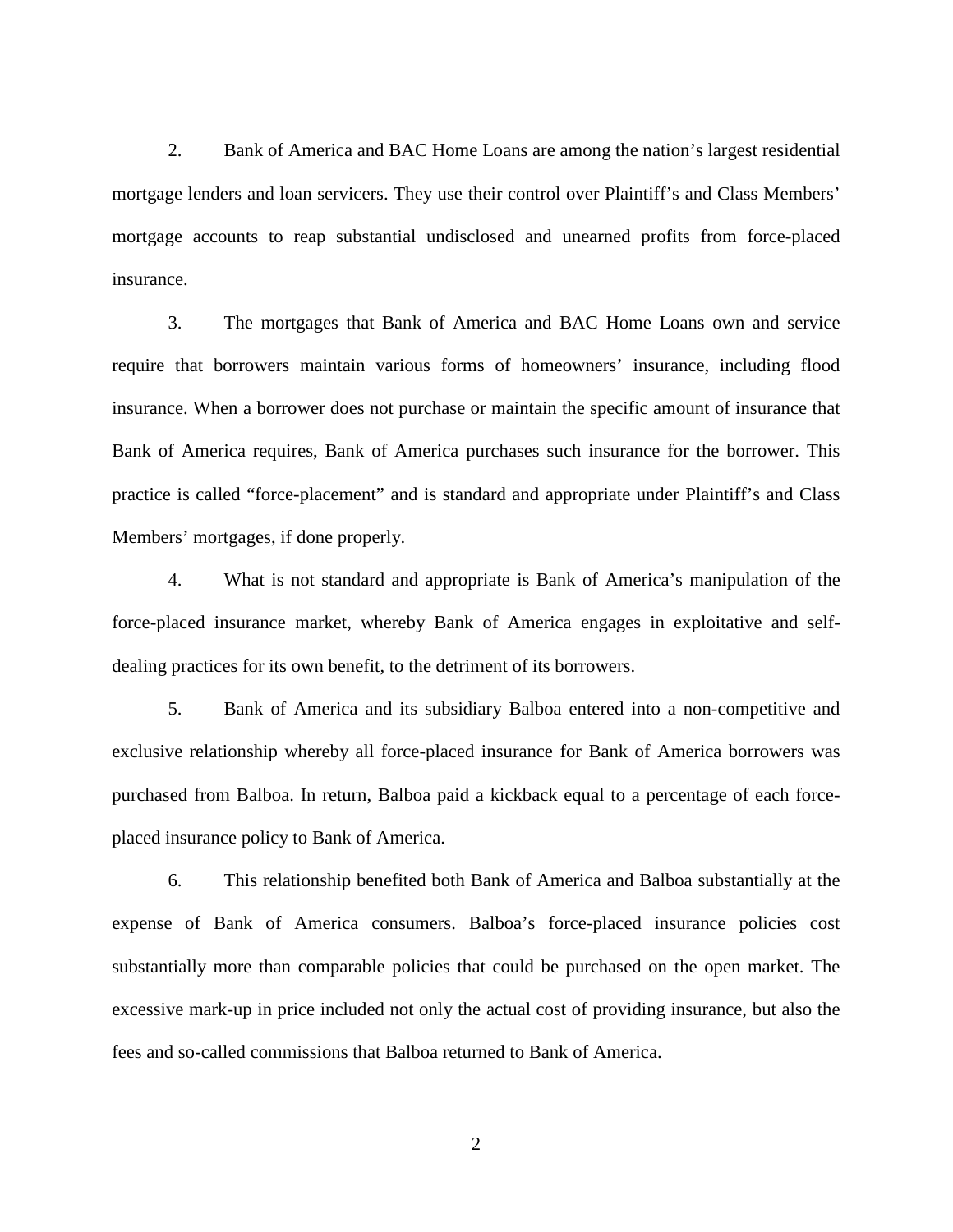7. Plaintiff and Class Members are mortgage borrowers whose residential mortgage loans are owned or serviced by BAC or Bank of America during the applicable statute of limitations and whom BAC or Bank of America required to pay for force-placed flood insurance policies.

8. Federal law requires that properties located in Special Flood Hazard Areas ("SFHA's") must maintain flood insurance. However, the amount of flood insurance coverage required by federal law is limited to the borrower's outstanding loan balance.

9. Defendants' practices, as alleged in this Complaint, constitute a violation of the Truth in Lending Act, violation of the anti-tying provisions of the Bank Holding Company Act, breach of contract, breach of the implied covenant of good faith and fair dealing, breach of fiduciary duty, and unconscionability. Plaintiff and Class Members have been injured by Defendants' practices and are therefore entitled to damages, injunctive and declaratory relief, and all other relief that this Court determines is appropriate.

## **II. PARTIES**

## **A.** *Plaintiff Cherryl Hall*

**10**. Plaintiff, Cherryl Hall, is a resident of Garland County, Arkansas. She owns a condominium in Hot Springs, Arkansas. Bank of America or BAC Home Loans service her mortgage. Bank of America, after determining that Plaintiff's property was located in a flood zone, force-placed excessive flood insurance on Ms. Hall's property and received a kickback from Balboa.

11. Cherryl Hall purchased her home on January 23, 2007 for \$107,000 with a mortgage through Countrywide Home Loans, Inc. ("Countrywide") Ms. Hall's mortgage is written on a Fannie Mae/Freddie Mac Uniform Instrument. Countrywide was purchased by Bank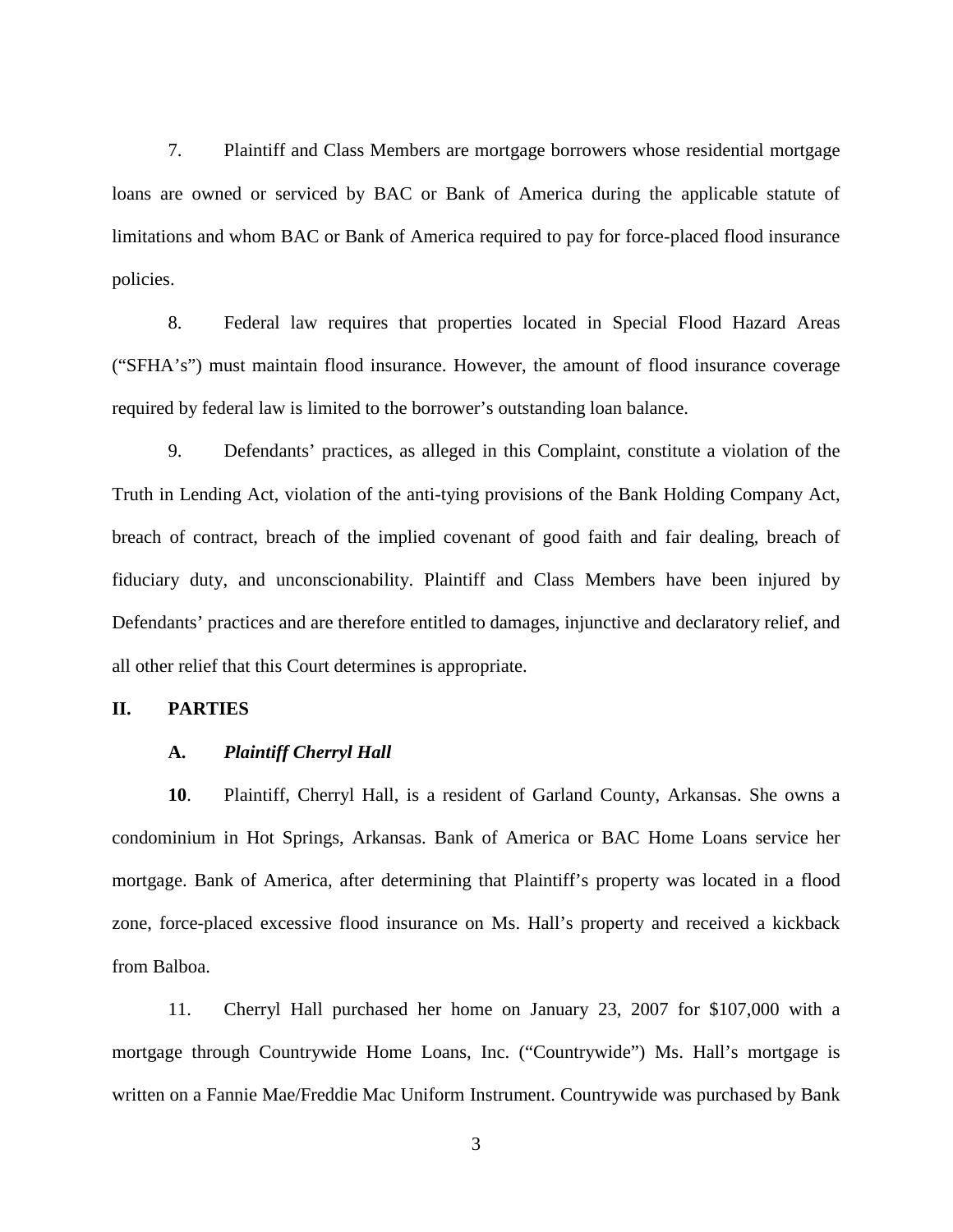of America in 2009. Upon information and belief, Ms. Hall's mortgage was serviced by Countrywide until Bank of America bought Countrywide. Since 2009, BAC Home Loans and/or Bank of America serviced Ms. Hall's mortgage. A copy of Cherryl Hall's mortgage is attached hereto as **Exhibit 1**.

12. Beginning in 2010, Bank of America began requiring that Ms. Hall carry additional insurance on top of her condominium/association policy. On November 23, 2010 Bank of America sent Ms. Hall a notice indicating that she did not maintain sufficient flood insurance coverage on her property. This notice stated that federal law and Ms. Hall's mortgage required "flood insurance coverage in an amount at least equal to the lesser of: (1) the maximum insurance available under the NFIP for participating communities, which is currently \$250,000; or (2) the replacement value of the improvements to your property (typically based on the amount of hazard insurance we understand you have purchased for the Property)." The November 23, 2010 letter stated that Bank of America may force-place a flood insurance policy for \$139.03 and that such policy would provide \$26,735.00 in coverage. The November 23, 2010 letter is attached as **Exhibit 2**.

13. Bank of America's November 23, 2010 letter is a misrepresentation of federal law. Bank of America's notice is misleading in that it indicates that Ms. Hall had only two options regarding flood insurance coverage. To the contrary, the National Flood Insurance Act requires flood insurance in amount equal to the lesser of: (1) the maximum insurance available under the NFIP, or \$250,000; (2) the replacement cost value of the property; or (3) the borrower's outstanding loan balance. Bank of America wholly fails to notify borrowers that coverage equal to outstanding loan balance is sufficient for purposes of borrowers' mortgages or federal law and that this amount adequately protects Bank of America's interest in the property.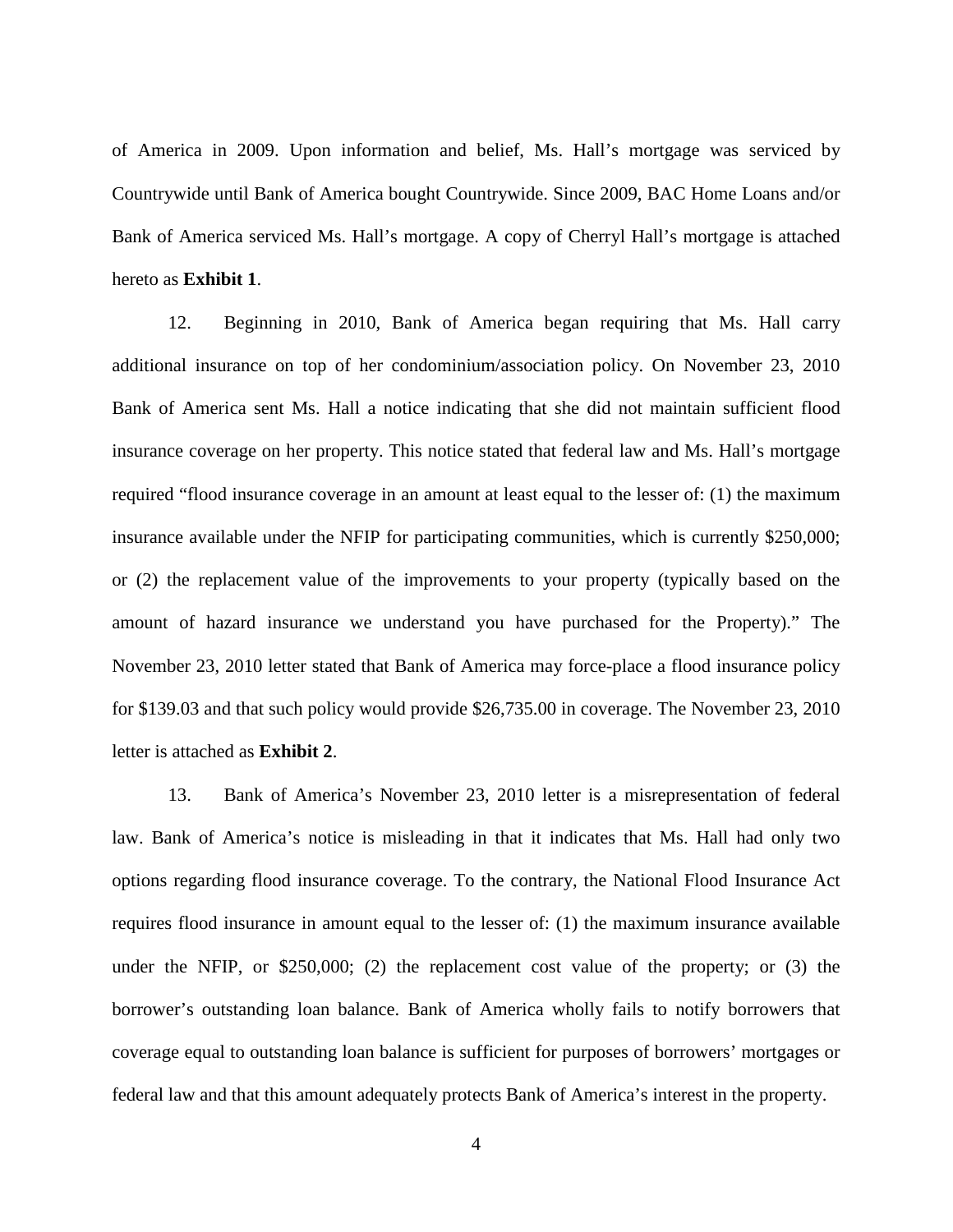14. Sometime after November 23, 2010 and before April 18, 2011 Bank of America force-placed a flood insurance policy on Plaintiff's property. Upon information and belief, this policy covered October 29, 2010 through October 29, 2011. By letter dated April 18, 2011 Bank of America notified Ms. Hall that it had cancelled this policy, stating that it had received information sufficient to meet Bank of America's requirements. A copy of this cancellation letter is attached hereto as **Exhibit 3.**

15. Despite Bank of America's April 18, 2011 letter stating that Ms. Hall did in fact have adequate flood insurance coverage, on April 21, 2011 Bank of America sent Ms. Hall a "Notice of Placement" letter. This letter stated that Bank of America had "purchased additional flood insurance to protect its interest in the property." The cost of this policy was \$73.20 and provided \$14,076.00 in coverage. The coverage period for this policy was Oct. 29, 2010 through Oct. 29, 2011; thus, this policy covered almost six months which had already passed and during which Bank of America had no risk. On information and belief, Bank of America or its affiliate received a portion of the \$73.20 premium for this policy. The April 21, 2011 letter is attached as

### **Exhibit 4**.

16. Bank of America force-placed a second flood insurance policy on Plaintiff's property and sent Ms. Hall another letter entitled "Notice of Placement" on November 2, 2011. This letter is identical in all material aspects to the April 21, 2011 letter. The November 2, 2011 policy cost another \$73.20 and provided the same \$14,076.00 in coverage. This policy was effective October 29, 2011 through October 29, 2012. On information and belief, Bank of America or its affiliate received a portion of the \$73.20 premium for this policy. A copy of the November 2, 2011 letter is attached as **Exhibit 5**.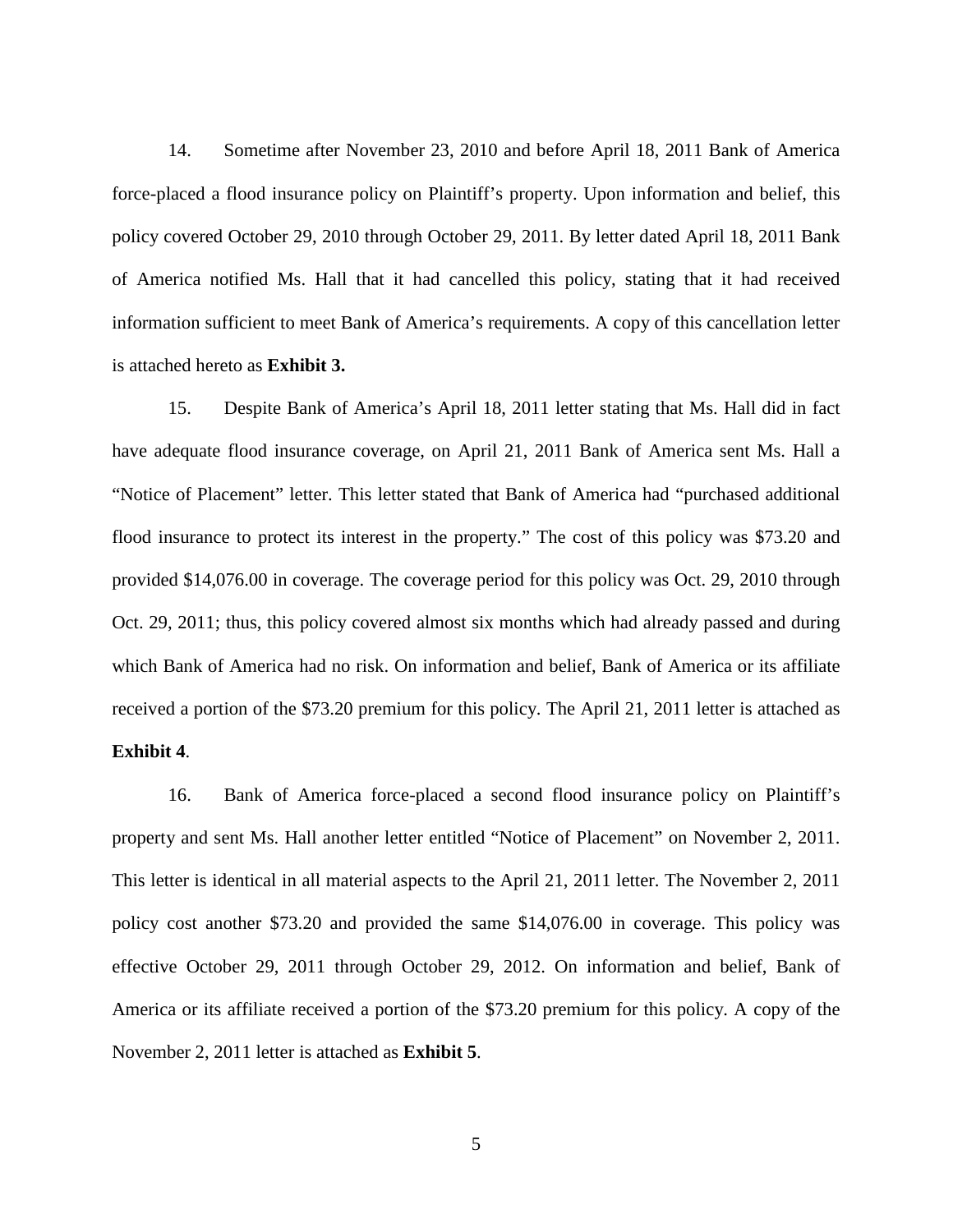17. On January 5, 2012, Bank of America force-placed another flood insurance policy on Plaintiff's property and sent her another "Notice of Placement" letter. This policy covered the same time periods as the previous policy—October 29, 2011 through October 29, 2012—and provided an additional \$3,355.00 in coverage at a cost of \$17.68. On information and belief, Bank of America or its affiliate received a portion of the \$17.68 premium for this policy. The January 5, 2012 letter is identical in all material respects to the first two force-placement letters.

18. Each letter that Defendants sent to Plaintiff, Cherryl Hall contained a material misrepresentation of Plaintiff's flood insurance requirements under federal law and her mortgage. Specifically, Ms. Hall's mortgage and federal law require that she carry flood insurance coverage sufficient to "cover" Bank of America's interest in the property, but then Bank of America, in its flood insurance notices, states that Ms. Hall must carry higher amounts of flood insurance, either \$250,000 in coverage or coverage equal to the replacement cost of her home.

19. Plaintiff, Cherryl Hall's condominium is covered by a Condominium/Association insurance policy through State Farm. According to the Condominium Rider attached to Ms. Hall's mortgage, a condominium policy is sufficient to meet the requirements under federal law and Ms. Hall's mortgage. A copy of the Condominium Rider is attached as **Exhibit 6**. Ms. Hall's condominium association maintains flood insurance coverage equal to the full replacement cost value of the condominium complex through State Farm. A form entitled "Evidence of Insurance" sent to Defendants on December 12, 2011 and showing the coverage limits for the condominium/association policy and the replacement cost value of the condominium complex is attached as **Exhibit 7**. Ms. Hall's flood insurance coverage through her condominium association sufficiently meets her mortgage requirements.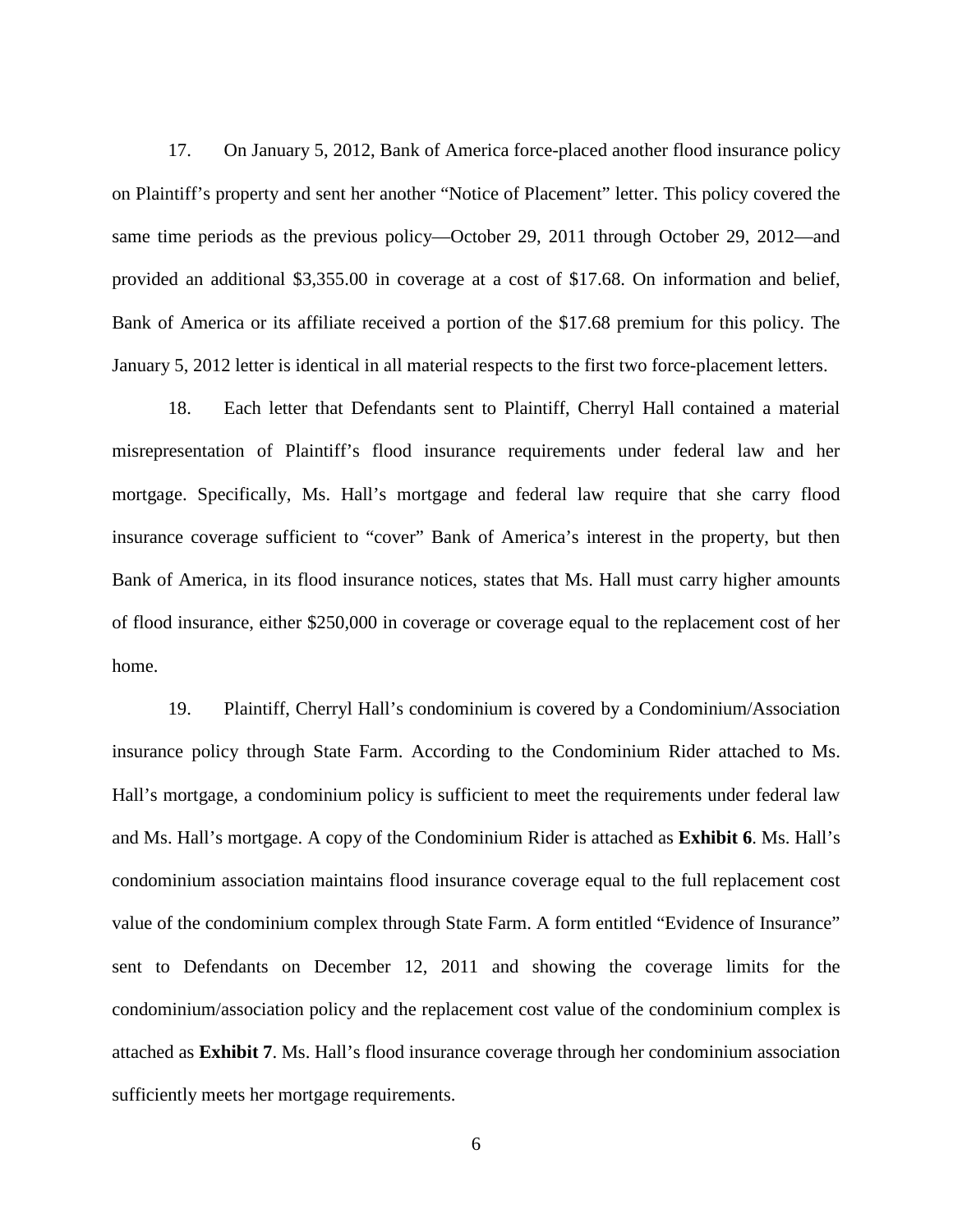### **B.** *Defendants*

20. Defendant, Bank of America, N.A., is a Delaware corporation and national banking association insured by the Federal Deposit Insurance Corporation. Bank of America has its principal place of business in Charlotte, North Carolina. All causes of action alleged herein are brought against Bank America, except Count VI, the cause of action for tortious interference with a business relationship, which is brought against Defendant Balboa only.

21. Defendant, BAC Home Loans Servicing, LP, (formerly known as Countrywide Home Loans Servicing, LP) was a Texas limited partnership and subsidiary of Bank of America Corporation that serviced mortgage loans originated or owned by Bank of America, including residential mortgage loans. On or about July 1, 2011 BAC Home Loans merged into Bank of America, N.A. BAC Home Loans Servicing, LP was registered to do business in Florida and North Carolina. Although BAC Home Loans has merged with Defendant Bank of America, suit is brought directly against BAC and against Bank of America as successor by merger for wrongs alleged prior to the merger.

22. Defendant, Bank of America, is liable for the conduct of BAC Home Loans Servicing alleged herein as a result of the merger. As such, all claims alleged herein are brought against BAC and Bank of America as successor by merger to BAC, as well as Bank of America in its individual capacity.

23. Defendant, Balboa Insurance Company, is a California corporation. Prior to June 2011, Defendant Balboa was a subsidiary of Defendant Bank of America. In June 2011, Balboa was sold to QBE Insurance Group, a publicly traded Australian corporation. According to the terms of this sale, QBE has since maintained long-term distribution agreements with Defendant Bank of America for force-placed insurance. Balboa provided both insurance tracking services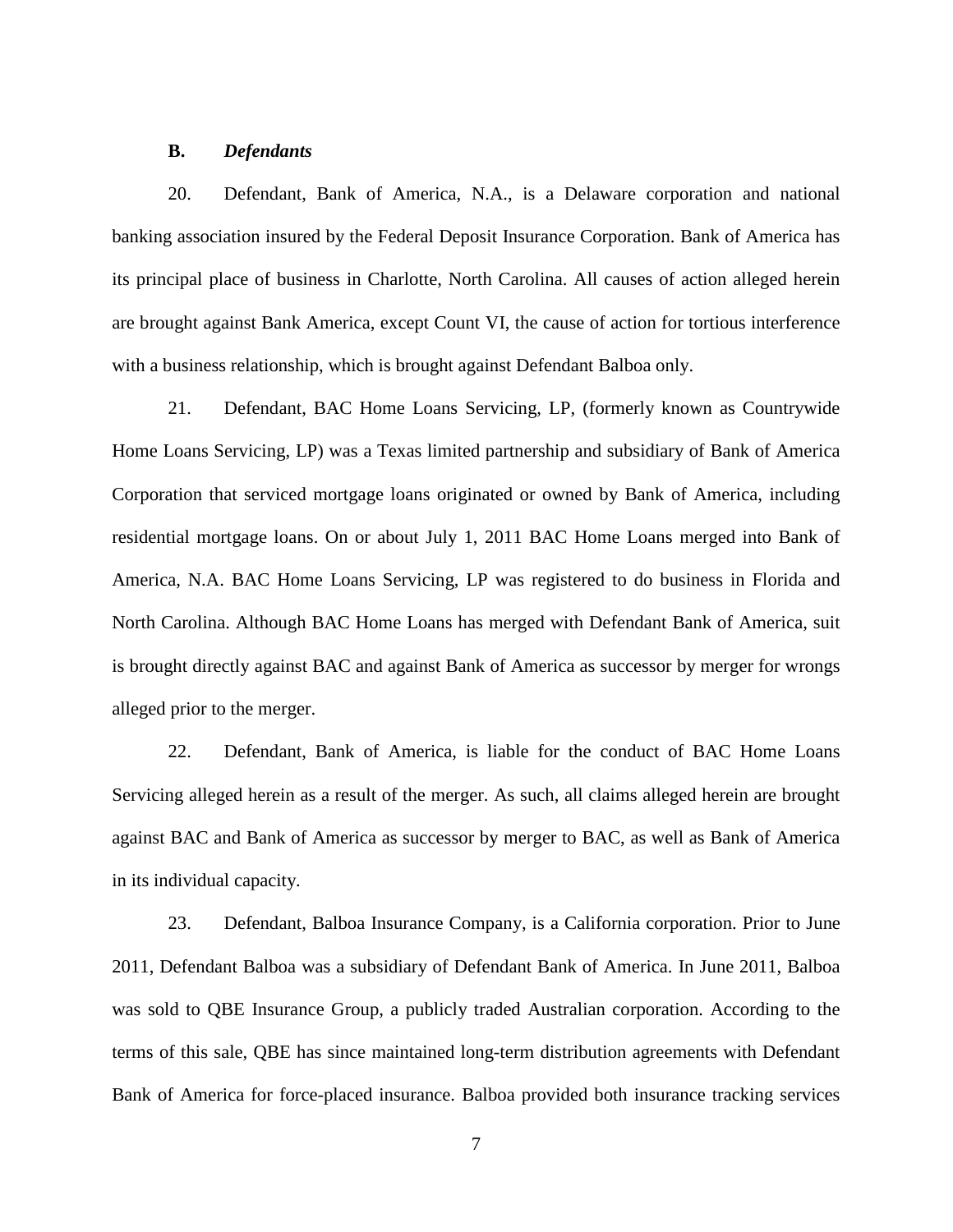and force-placed insurance policies for Bank of America mortgages prior to June 2011; now QBE performs these functions. Count VI of this Complaint, tortious interference with business relations, is brought against Defendants, Balboa and QBE only.

24. Defendant, QBE, is an Australian corporation. QBE Americas, Inc., QBE's American subsidiary, is a Delaware corporation with its principal place of business in New York. QBE Americas, Inc. is authorized to conduct business in the State of Florida. Upon information and belief, QBE maintains the prearranged force-placed insurance relationship with Bank of America that once belonged to Balboa.

### **III. JURISDICTION AND VENUE**

25. Jurisdiction is proper in this Court pursuant to the Class Action Fairness Act, 28 U.S.C. §1332(d)(2)("CAFA"). Plaintiff is a citizen of the State of Arkansas. Defendants are citizens of states other than Arkansas and conduct business in Florida. The amount in controversy exceeds \$5,000,000 and there are at least 100 class members.

26. This Court has subject matter jurisdiction over Plaintiff's claims arising under the Bank Holding Company Act, 12 U.S.C. §1972, according to the statute's jurisdictional statement in 12 U.S.C. §1975. All other claims arose out of the same transaction or occurrence so as to make them part of the same constitutional case. Therefore, this Court has subject matter jurisdiction over all of Plaintiff's claims.

27. This Court has jurisdiction over Plaintiff's state law claims pursuant to 28 U.S.C. §1367 because all state law claims arise out of the same common nucleus of operative facts as Plaintiff's asserted federal claims.

28. Venue is proper in this Court pursuant to 28 U.S.C. §1391 because Defendants transact business and may be found in this District.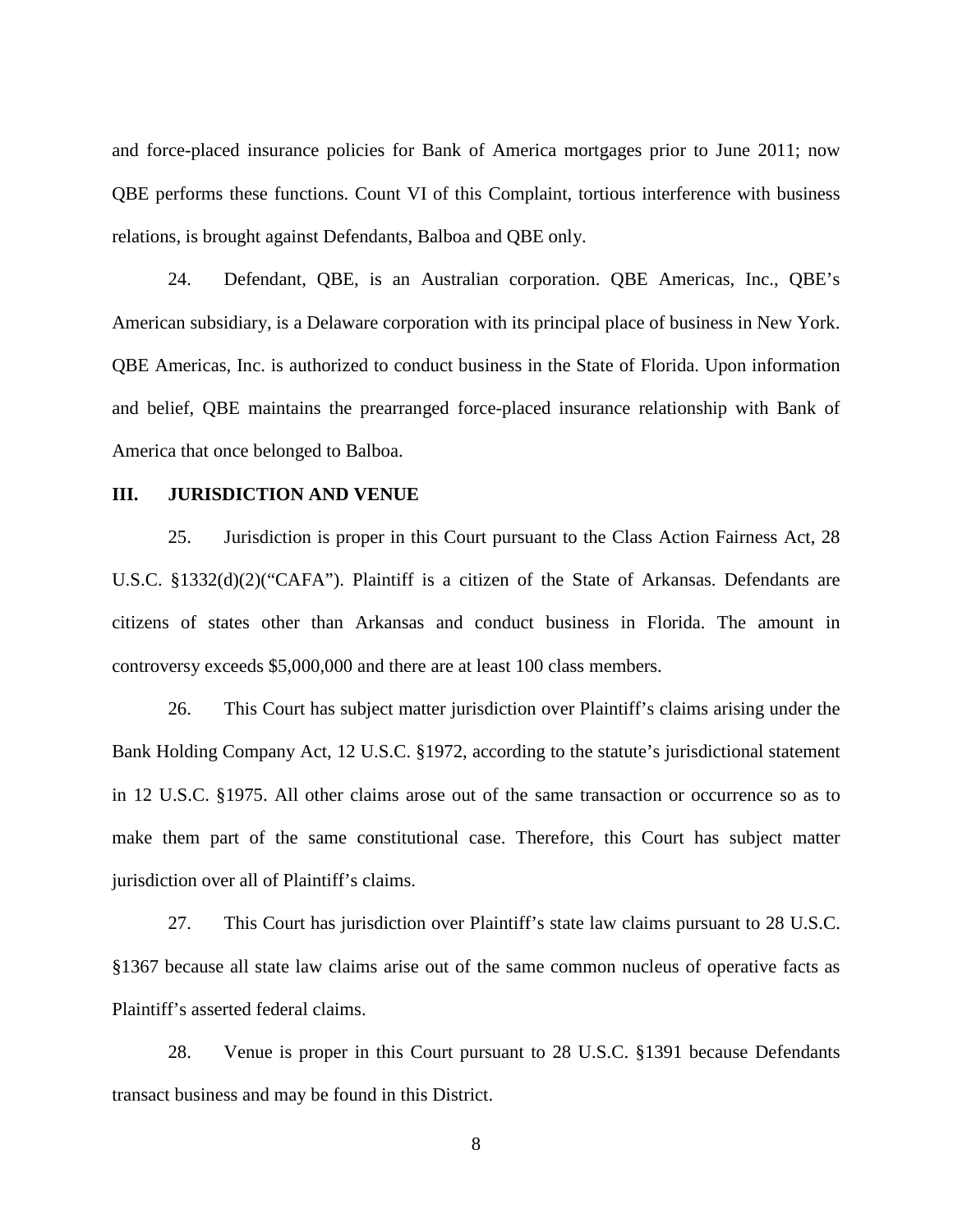### **IV. FACTUAL ALLEGATIONS**

### **A.** *The Force-Placed Insurance Industry*

29. Bank of America is one of many large mortgage owners and servicers in the country that has reaped an improper and substantial financial benefit from the force-placement of insurance on borrowers' property through the manipulation of the force-placed insurance market. Although the typical form mortgage, such as Plaintiff's mortgage here, allows a lender to forceplace insurance when a borrower fails to maintain adequate coverage, Defendants' manipulation of this practice has caused substantial harm to Plaintiff and Class Members as a result of selfdealing and profiteering.

30. Borrowers do not choose the company that services their mortgage and borrowers have no power to dictate the actions of the loan servicer. As a result, unequal bargaining power defines the relationship between the borrower and loan servicer. As a result, the loan servicing industry has developed business strategies designed to create as much additional revenue as possible from unsuspecting and helpless borrowers. Force-placed insurance is an area where such self-dealing and profiteering is readily apparent.

31. Pursuant to standard mortgage contracts, if a servicer determines that a borrower's property is "under-insured" for any reason, the servicer may purchase insurance necessary to meet its insurance requirements, *i.e.*, it may force-place insurance on the property at the borrower's expense.

32. Force-placed insurance is substantially more expensive than standard insurance coverage and may cost as much as ten to twenty times the rate of comparable policies that may be purchased on the open market. *See* Jeff Horowitz, *Ties to Insurers Could Land Mortgage Servicers in More Trouble*, American Banker (Nov. 10, 2010), available at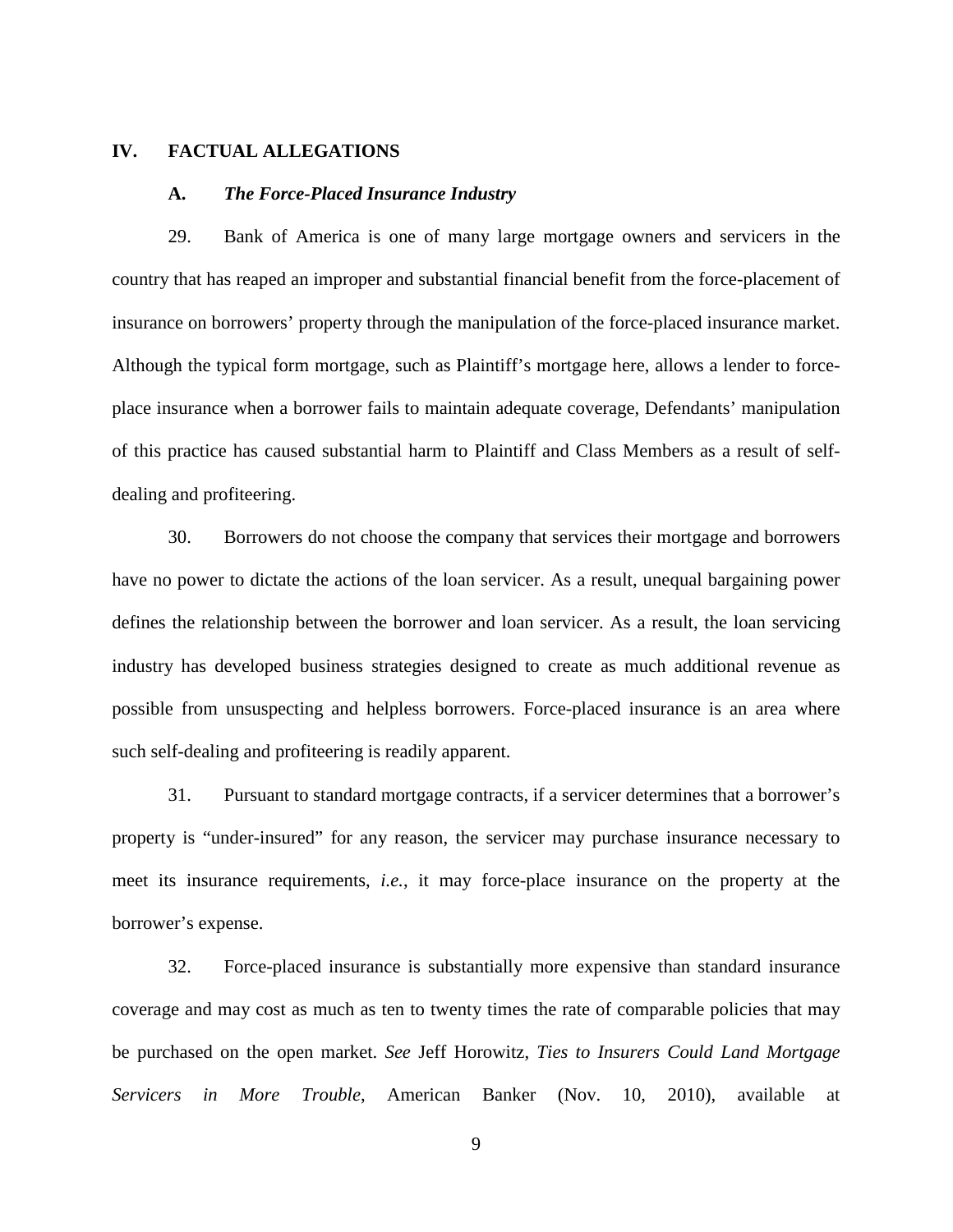http://www.americanbanker.com/issues/175\_216/ties-to-insurers-servicers-in-trouble-1028474-

1.html. (hereinafter "Ties to Insurers"). This American Banker article went on to note that "[t]hough part of the extra expense can be explained by the higher risks associated with insuring the homes of delinquent borrowers, force-placed policies generate profit margins unheard of elsewhere in the insurance industry—even after accounting for the generous commissions and other payments that servicers demand."

33. Although force-placed insurance is intended to protect the lender's interest in the property, lenders often purchase force-placed insurance in excess of their own risk. All costs are passed on to the borrower.

34. In addition to the high cost of force-placed insurance policies, such policies typically provide less coverage than a standard homeowner' insurance policy that a borrower could otherwise obtain on the open market.

35. Borrowers have no opportunity to shop for the best rates for force-placed insurance. Both the terms and conditions of the policy and the cost of the policy are determined by the servicer and insurance provider. Thus, servicers have no incentive to seek or provide the most competitively priced product; rather, the servicer's incentive is to find the policy that best serves its own interests, through incentives or other compensation.

36. Force-placed insurance policies are not written on an individual basis. Instead, the price is determined according to pre-arranged contracts between the insurer and servicer and the force-placed insurance provider automatically issues policies when it determines that a borrower's coverage has lapsed or become insufficient.

37. The force-placed insurance market is very lucrative for loan servicers because servicers routinely receive commissions and kickbacks from the force-placed insurance provider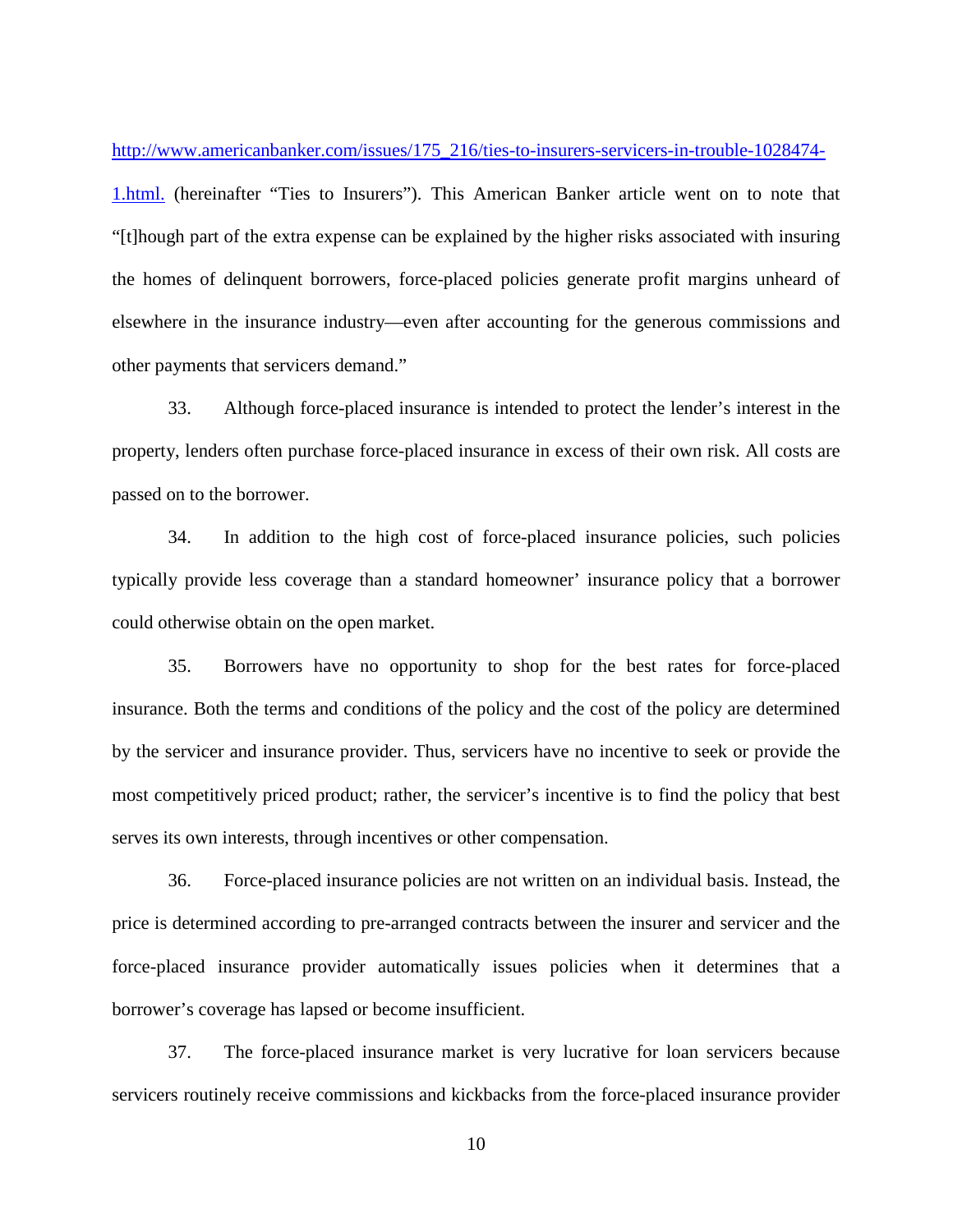for using that company for force-placed insurance. This kickback can be as much as 40% of the total premiums paid by homeowners. This kickback is often predetermined pursuant to a prearranged agreement between the force-placed insurance provider and the loan servicer.

38. Self-dealing and abuse are highly prevalent in the force-placed insurance industry. The servicer benefits by force-placing the insurance policies with either  $(1)$  an affiliate or  $(2)$  a third party provider who has already agreed to share the revenue with the servicer through kickbacks ceded to a subsidiary or affiliate of the servicer.

39. Under the commissions structure, the force-placed insurance provider agrees to pay a kickback, often disguised as a "commission," either directly to the servicer or to a subsidiary acting as an insurance "agent." Through this scheme, the force-placed insurance provider pays so-called commissions to a licensed insurance agency that is actually an affiliate or subsidiary of the servicer and exists solely for the purpose of collecting kickbacks from the force-placed insurance policies.

40. The kickback arrangements artificially inflate the actual cost of force-placed insurance policies for the borrower. Loan servicers, like Defendants, force borrowers to pay for both the actual cost of the force-placed insurance policy and the cost of the kickbacks returned to the servicer as "commissions." Industry analysts have concluded that referral fees, commissions, and other payments to banks in connection with force-placed insurance explain why the cost paid by the borrower is much higher. *See Ties to Insurers*, *supra*. In fact, this practice leads to paydays amounting to hundreds of millions of dollars per year for banks like Bank of America. *Id*.

41. The kickback arrangements between force-placed insurance providers and loan servicers keep force-placed insurance premiums artificially inflated because a substantial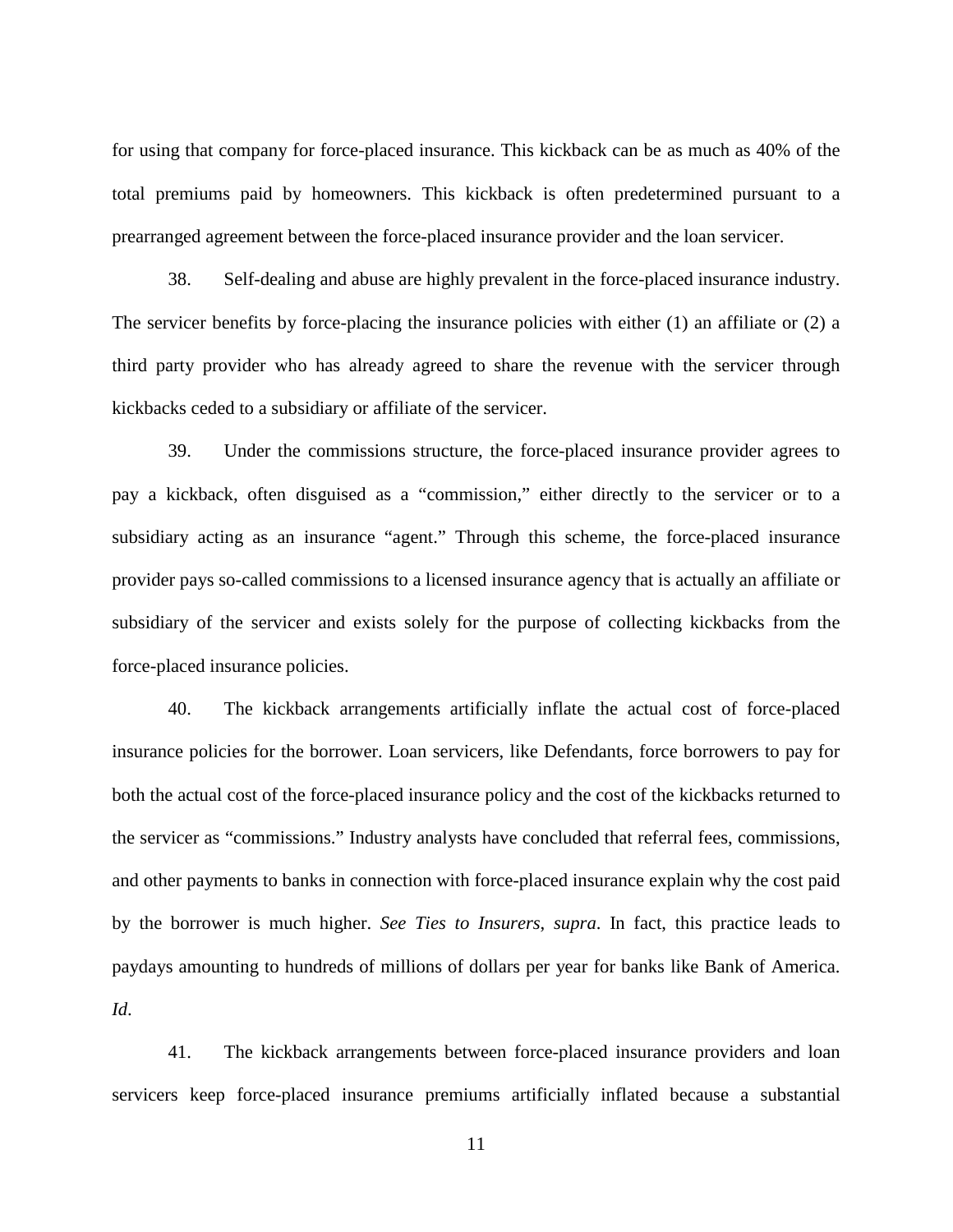percentage of the borrowers' premiums are actually used to fund the illegal kickback scheme rather to cover the actual risk.

42. Motivated by the financial incentives created by force-placed insurance kickback arrangements, servicers often require that borrowers pay for unnecessary insurance coverage by (1) requiring coverage that is duplicative of existing coverage and/or provides greater coverage than the amounts required by the borrower's mortgage or applicable law; and/or (2) backdating force-placed insurance policies, thus requiring that borrowers pay for retroactive coverage for a time period during which there is no risk of loss.

43. Insurance is "prospective in nature." *See* Jeff Horowitz, *Ties to Insurers Could Land Mortgage Servicers in Trouble*, American Banker (Nov. 10, 2010), available at: http://www.americanbanker.com/issues/175\_216/ties-to-insurers-servicers-in-trouble-1028474- 1.html. Requiring that borrowers pay for backdated insurance coverage to cover periods during which there is no loss is improper and egregious.

## **B.** *Defendants' Operations*

44. Bank of America, BAC Home Loans, and Balboa were engaged in a scheme designed to unfairly and deceptively reap excessive and unconscionable fees from borrowers in connection with force-placed flood insurance.

45. Defendants Bank of America and BAC Home Loans originate mortgage loans, acquire mortgage loans, and service mortgage loans on behalf of others. Each loan is secured by a deed of trust on the underlying property. Prior to its merger with Bank of America, BAC Home Loans acted as servicer for all of these loans.

46. Until at least June 2011, Bank of America owned its own force-placed insurance company, Balboa Insurance Company. BAC purchased all force-placed insurance from Balboa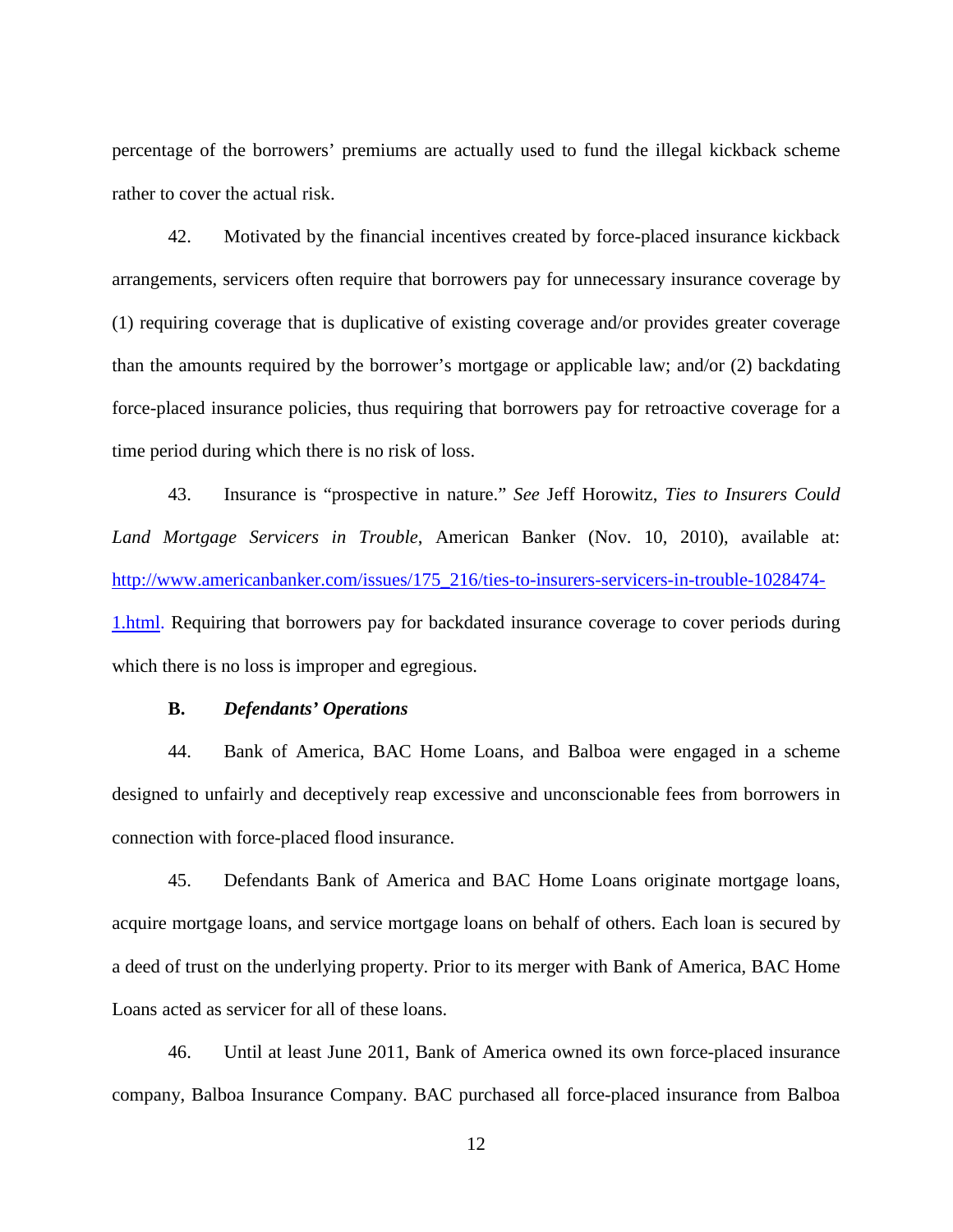pursuant to an exclusive relationship whereby all force-placed insurance for BAC mortgages was purchased from Balboa. Until June 2011, Balboa was a subsidiary of Bank of America. Upon information and belief, this exclusive relationship has continued with Defendant QBE since it acquired Balboa in June 2011.

47. Upon information and belief, in exchange for BAC agreeing to purchase all forceplaced insurance policies from Balboa, Balboa pays a "commission" of a set percentage of the premium for each force-placed insurance policy to another Bank of America subsidiary, Banc of America Insurance Services, Inc. ("BAISI").

48. BAISI does nothing to earn these so-called "commissions." It does not seek competitively priced flood insurance policies or perform any other acts to "earn" a commission. Rather, in exchange for Bank of America agreeing to refer all of its force-placed insurance business to Balboa, BAISI receives an automatic "commission" of a portion of every forceplaced flood insurance premium. This is really a kickback. *See* Black's Law Dictionary (9th ed. 2009)(defining "kickback" as the "return of a portion of a monetary sum received, esp. as a result of coercion or a secret agreement.") BAISI is set up merely as a conduit to receive this kickback.

49. This arrangement is such that a competitively-priced insurance policy is not actually found for any given property. Instead, Bank of America, through its prearranged agreement with Balboa, binds itself to purchase all force-placed flood insurance from Balboa. The cost of insurance bears no relation to the homeowner's home; rather, the cost is predetermined according to Bank of America's entire loan portfolio.

50. As a result of these arrangements with Bank of America subsidiaries, Defendants easily manipulated the force-placed insurance market for their own financial gain and charged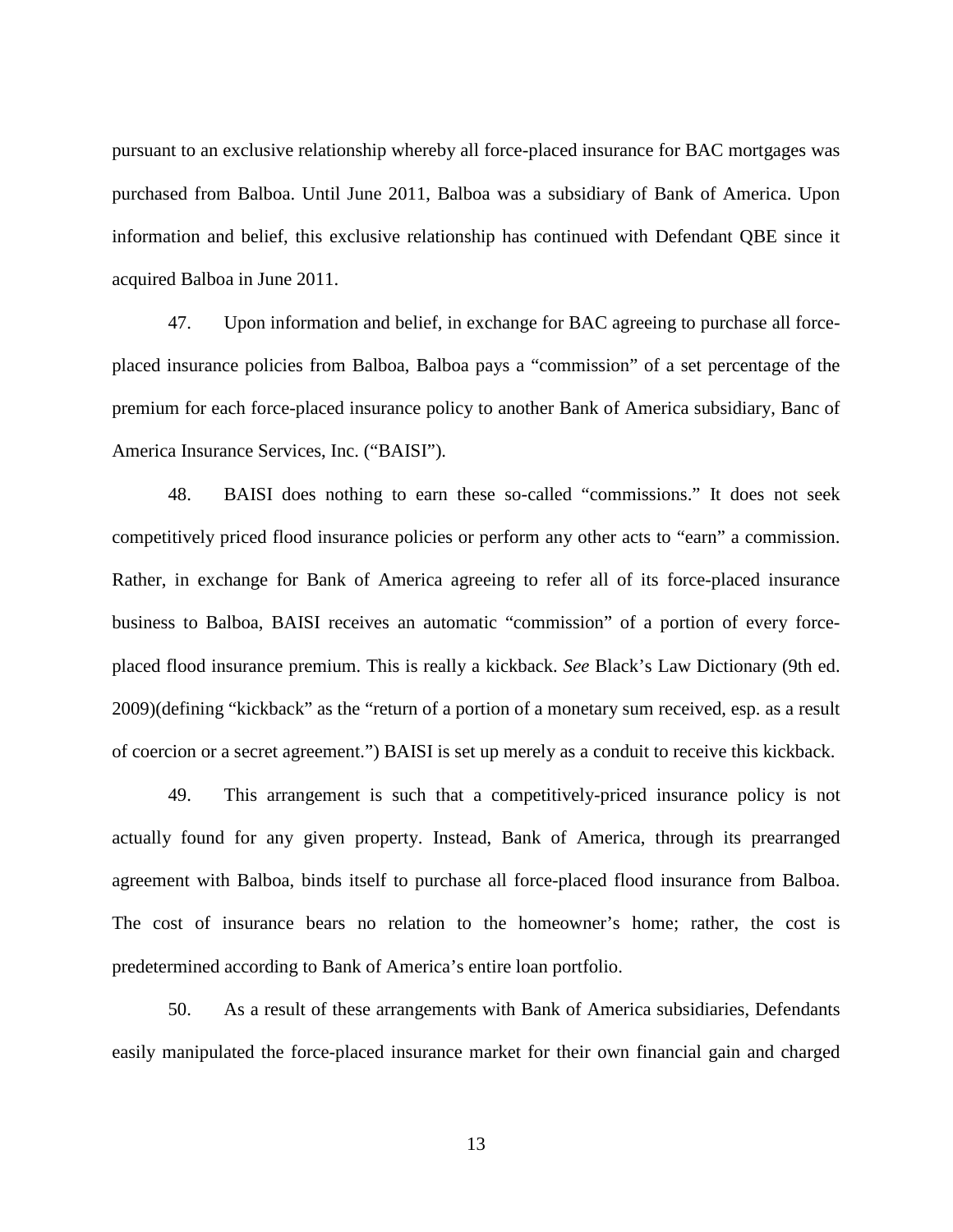Plaintiff and Class Members substantially higher rates than average and required coverage that far exceeded the amounts necessary to fully insure the property.

51. These practices have recently come under fire by all fifty State Attorneys General as part of a nationwide investigation. As the State Attorneys General have recognized, this practice has greatly contributed to the foreclosure crisis.

52. Borrowers, like Plaintiff, are required to establish an escrow account to pay the premiums on force-placed insurance.

53. A fiduciary relationship exists between Bank of America and Plaintiff because Bank of America received a greater economic benefit than from a typical escrow transaction. *See Capital Bank v. MVB, Inc*., 644 So. 515, 519 (Fla. 3d DCA 1994). Specifically, the debtorcreditor relationship transformed into a fiduciary relationship when Bank of America took it upon itself to manage borrowers' escrow accounts and withdraw money from borrowers' escrow accounts to pay force-placed flood insurance premiums. Bank of America violated its fiduciary duty when it began receiving unlawful kickbacks or fees under the kickback scheme, which is clearly a greater economic benefit than what was contemplated under the mortgage.

54. To further increase profits, Defendants also required that Plaintiff and many Class Members pay for unnecessarily backdated force-placed insurance.

55. Bank of America's force-placed insurance scheme provides an incentive to purchase the highest priced force-placed insurance policy. The higher the cost of the policy, the greater the kickback to Bank of America.

56. Upon information and belief, Balboa monitors all Bank of America mortgage accounts, borrowers' flood insurance status, and lapses in coverage. Balboa sends letters to Bank of America borrowers, on Bank of America letterhead, notifying the borrower of Bank of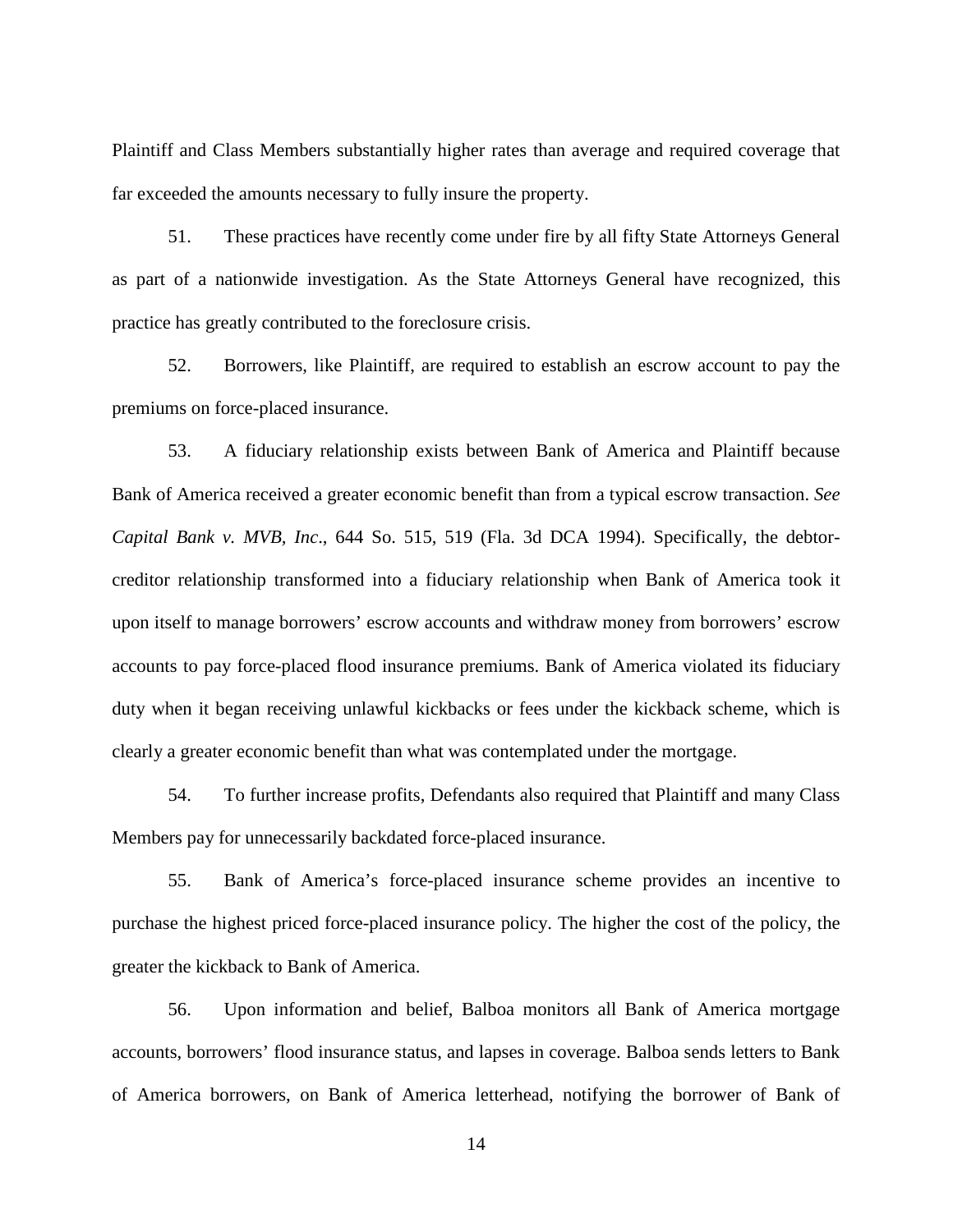America's insurance coverage demands. Through the payment of the kickbacks hidden in the flood insurance premiums, borrowers pay the cost of these outsourced services that Bank of America is not permitted to charge to the borrower.

57. The "premiums" for insurance that are charged to the Plaintiff are illegal because they include not only the excessive cost of insurance but also include illegal kickbacks and the cost of the bundle of administrative services that Balboa provides to Bank of America.

58. Plaintiff and Class Members have no way of refusing Bank of America's demands for excess insurance. Unless the borrower purchases additional unnecessary insurance, she cannot avoid the excessive charges for force-placed insurance.

59. The charges for force-placed insurance are not determined on a competitive basis and are well in excess of rates available in the open market to Bank of America, Plaintiff, or Class Members. Bank of America undertakes no good faith, arms-length transactions in the purchase of forced-placed insurance.

60. The actions and practices of Defendants described herein are in bad faith and are unconscionable. Even if the terms of the mortgage could be construed to allow this conduct, such actions and practices are an abusive and unlawful use of Defendants' contractual authority. Such conduct violates both State and Federal law.

61. Defendants' manipulation of force-placed insurance purchases has maximized the profits to themselves and their related companies to the great detriment of Plaintiff and Class Members.

62. Defendants are not authorized by any law, contract, or agreement to manipulate their force-placed insurance purchases in bad faith as alleged above.

# **V. CLASS ALLEGATIONS**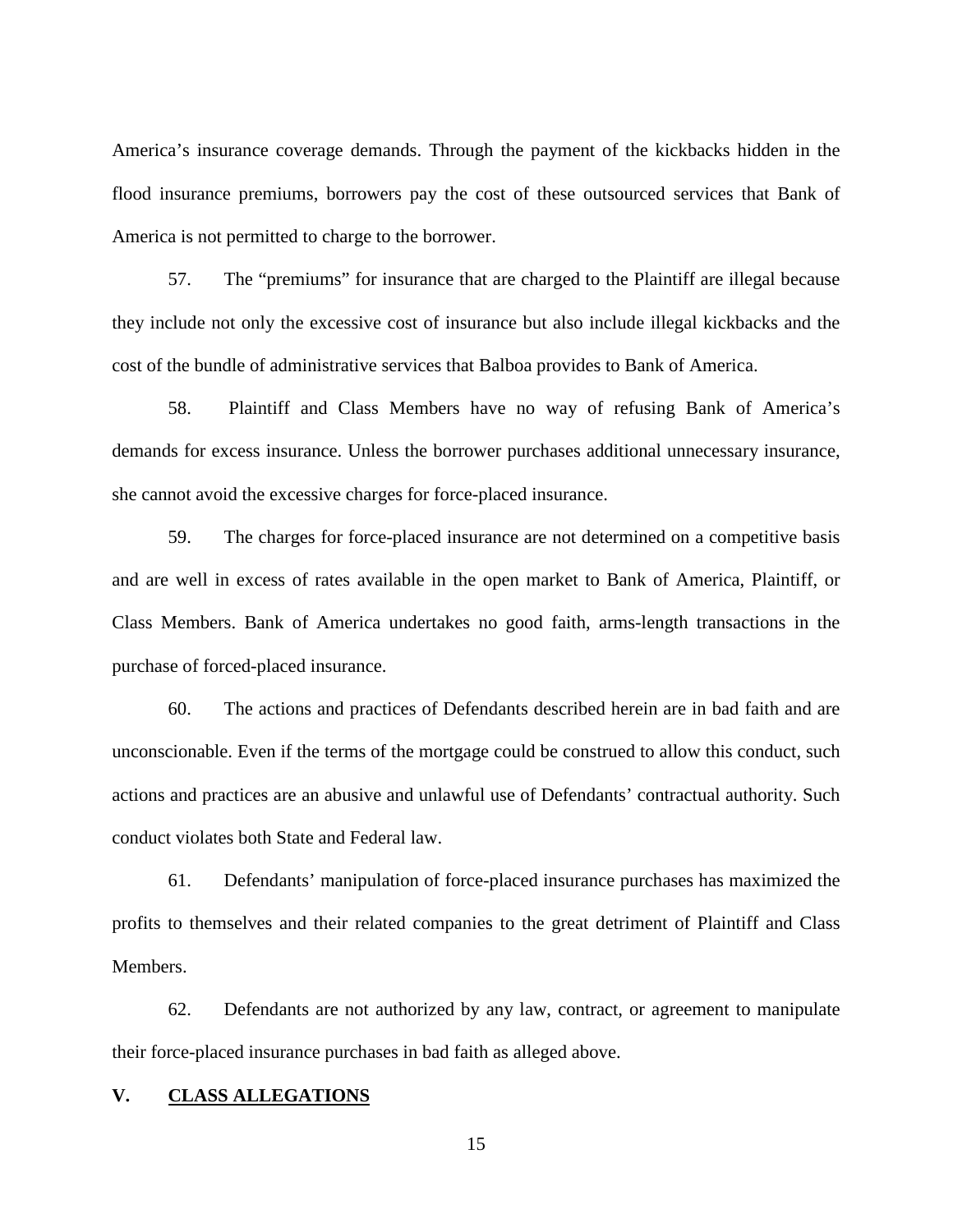63. Plaintiff brings this action pursuant to Federal Rule of Civil Procedure 23 on behalf of a class of persons who were charged for force-placed insurance in connection with their residential mortgage by Defendants.

64. Plaintiff's proposed class is defined as follows:

All United States residents with mortgages owned or serviced by Bank of America, N.A. and/or BAC Home Loans Servicing, LP, who, during the applicable statute of limitations, were charged for a force-placed flood insurance policy, and who, at any time paid, or who still owe, premiums for such forceplaced policies.

65. Excluded from the Class are Defendants, their affiliates, subsidiaries, agents, board members, directors, officers, and employees, and Plaintiff's counsel.

66. Defendants subjected Plaintiff and Class Members to the same unfair, unlawful, and deceptive practices and harmed them in the same manner. The conduct described above is the Defendants' standard and undisputed business practice.

### **A.** *Numerosity*

67. The individual class members are so numerous that joinder of all members is impracticable. Defendants sell and service millions of mortgage loans and insurance policies nationwide. The individual class members are ascertainable as the names and addresses of all class members can be identified in the business records maintained by the Defendants. The exact number of Class Members cannot be ascertained without discovery, but the number is certainly in the thousands if not millions. When BAC merged into Bank of America, it serviced approximately 14 million mortgages in the United States—this is twenty percent of all home mortgages in the country. Approximately 5.5 million properties in the United States are located in SFHA's and therefore must carry flood insurance under the National Flood Insurance Act.

## **B.** *Commonality*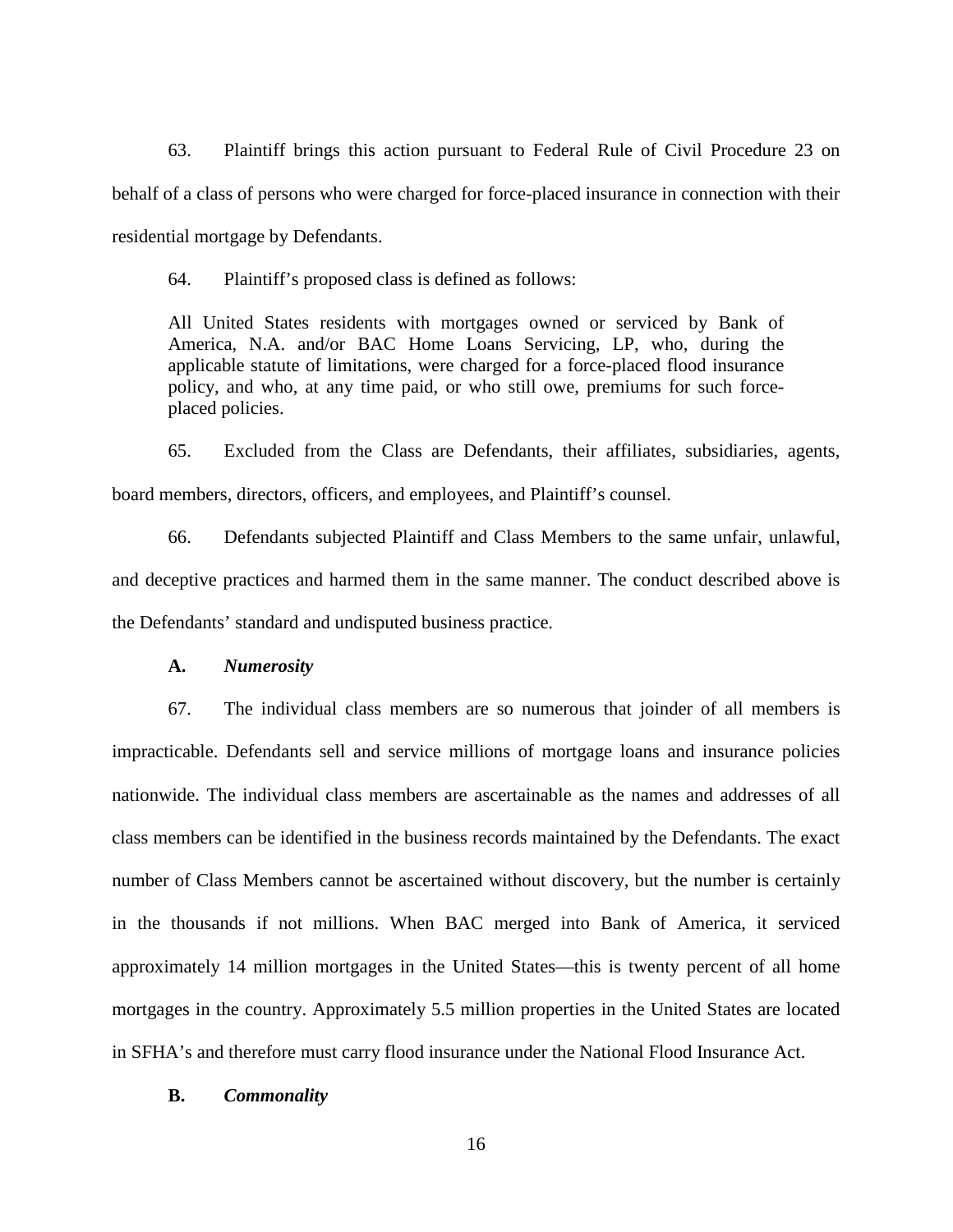68. This action presents numerous common questions of law and fact, including:

a. Whether Defendants have charged borrowers for unnecessary insurance coverage, including, but not limited to insurance coverage that that exceeds the amount required by law or the borrowers' mortgages; and/or backdated insurance that covers time periods for which Defendants have no risk of loss;

b. Whether Defendants manipulated force-placed insurance purchases to maximize its own profits to the detriment of Plaintiff and Class Members;

c. Whether Defendants received commissions from force-placed insurance providers;

d. Whether Defendants received payments from force-placed insurance providers that exceeded to value of any services actually performed;

e. Whether force-placed insurance premiums that Defendants charged to Plaintiff and Class Members are illegal because they include unearned kickbacks;

f. Whether Bank of America violated TILA by conditioning its extension of credit on the borrowers purchasing flood insurance through its affiliate, in direct contravention of the anti-coercion disclosures included with borrowers' mortgages, including Plaintiff's mortgages;

g. Whether Bank of America violated TILA by failing to disclose kickbacks charged to Class Members in its mortgages;

h. Whether Bank of America violated TILA when it changed the terms of Plaintiff's mortgage to allow previously unauthorized kickbacks and insurance coverage in excess of the amount authorized by the mortgage, which is Bank of America's interest in the property;

i. Whether Bank of America violated the anti-tying provisions of the Bank Holding Company Act by tying its agreement to purchase flood insurance on behalf of Class Members and its continuing extension of credit, on Class Members agreeing that it will purchase insurance by or through its affiliate; and

j. Whether Bank of America's tying practices had an anti-competitive effect on the interstate flood insurance market in violation of the Bank Holding Company Act.

k. Whether Defendants breached the terms of Class Members' form mortgage contracts, the implied covenant of good faith and fair dealing and/or Defendants' fiduciary duty to Class Members by failing to seek competitive bids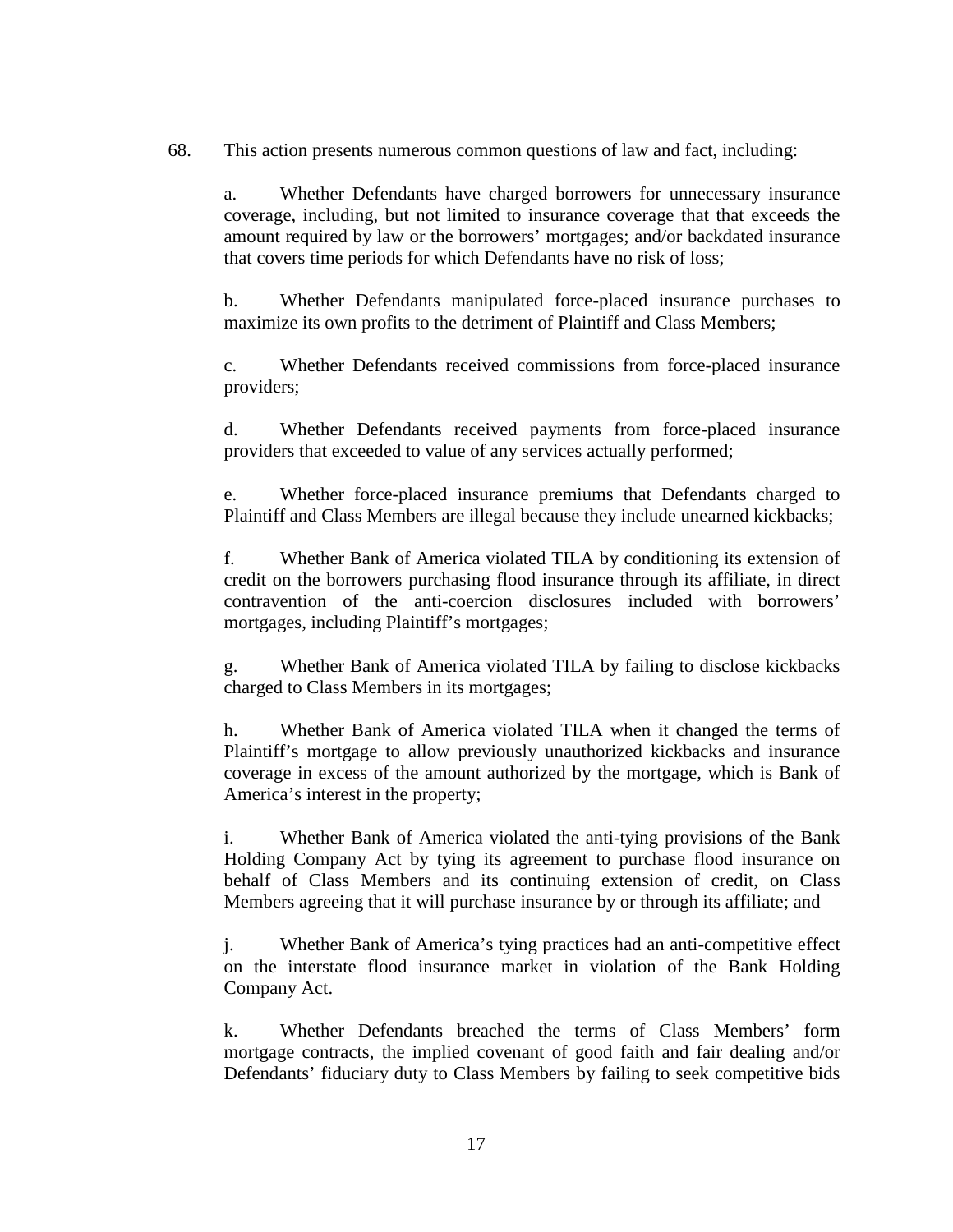on the open market, and instead purchased high-cost insurance from an affiliate for self-dealing purposes;

l. Whether Bank of America's force-placed insurance business practices are unconscionable; specifically whether the mortgage provisions relating to forceplaced insurance are procedurally and substantively unconscionable to the extent that Bank of America claims that they authorize it to derive hidden financial benefits by force-placing high-cost flood insurance policies when a portion of the "cost" is actually returned to Bank of America or its affiliate, BAISI;

m. Whether Bank of America Defendants have been unjustly enriched through their manipulation of the force-placed flood insurance market;

n. Whether Balboa and/or QBE have been unjustly enriched through the prearranged dealings with Bank of America;

o. Whether Defendants Balboa and/or QBE unlawfully interfered with Class Members' relationships with BAC; and

p. Whether Plaintiff and Class Members are entitled to damages, restitution, declaratory relief and/or injunctive relief as a result of Defendants' conduct.

**C.** *Typicality*

69. Plaintiff is a member of the Class. Her claims are typical of the claims of the Class because of the similarity, uniformity, and common purpose of the unlawful conduct of Defendants. Each Class Member has sustained and will continue to sustain damages in the same manner as Plaintiff as a result of Defendants' wrongful conduct.

# **D***. Adequacy of Representation*

70. Plaintiff is an adequate representative of the Class and will fairly and adequately protect the interests of the Class. Plaintiff is committed to the vigorous prosecution of this action and has retained competent counsel, experienced in litigation of this nature, to represent them. There is no hostility between Plaintiff and the unnamed Class Members. Plaintiff anticipates no difficulty in the management of this litigation as a class action.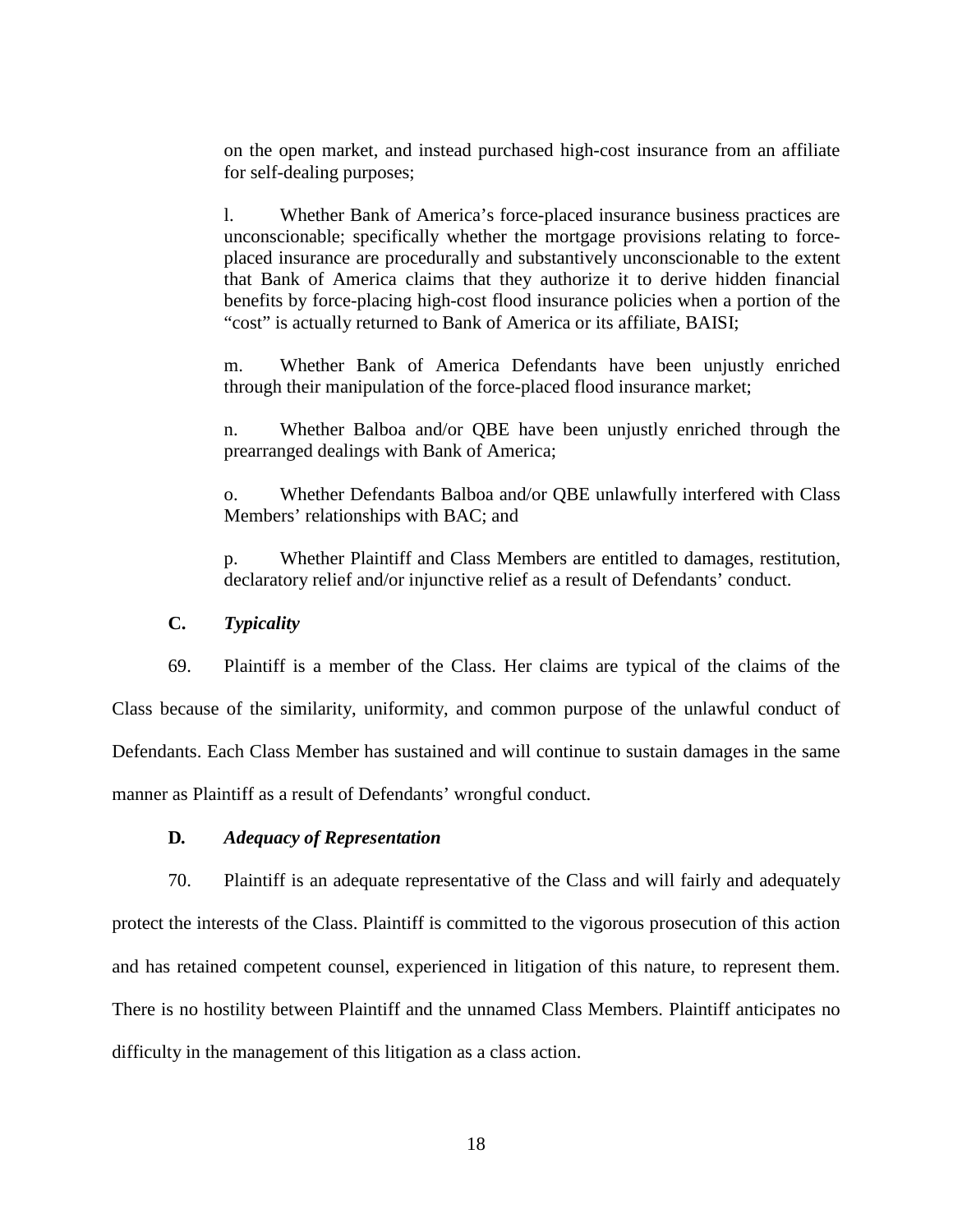71. The law firms representing Plaintiff are very experienced in class action litigation and have the financial and legal resources to meet the substantial costs and legal issues associated with this type of litigation.

## **E***. Requirements of Fed. R. Civ. P. 23(b)(3)*

72. The questions of law or fact common to Plaintiff's and Class Members' claims predominate over any questions of law or fact affecting only individual members of the class. All claims by Plaintiff and the unnamed Class Members are based on the force-placed insurance policies that Defendants unlawfully secured from the same company under the same common scheme, and their deceptive and egregious actions involved in securing the force-placed policy.

73. Common issues predominate when, as here, liability can be determined on a classwide basis, even when there will be some individualized damages determinations. Thus, when determining whether common questions predominate, courts focus on the liability issue, and, if the liability issue is common to the class as is the case here, common questions will be held to predominate over individual questions.

74. A class action is superior to individual actions in part because of the nonexhaustive factors listed below:

> a. Joinder of all class members would create extreme hardship and inconvenience for the affected customers as they reside all across the United States;

> b. Individual claims by class members are impractical because the costs to pursue individual claims exceed the value of what any one class member has at stake. As a result, individual class members have no interest in prosecuting and controlling separate actions, yet if the action is not prosecuted, Defendants will continue their wrongful actions;

> c. There are no known individual class members who are interested in individually controlling the prosecution of separate actions;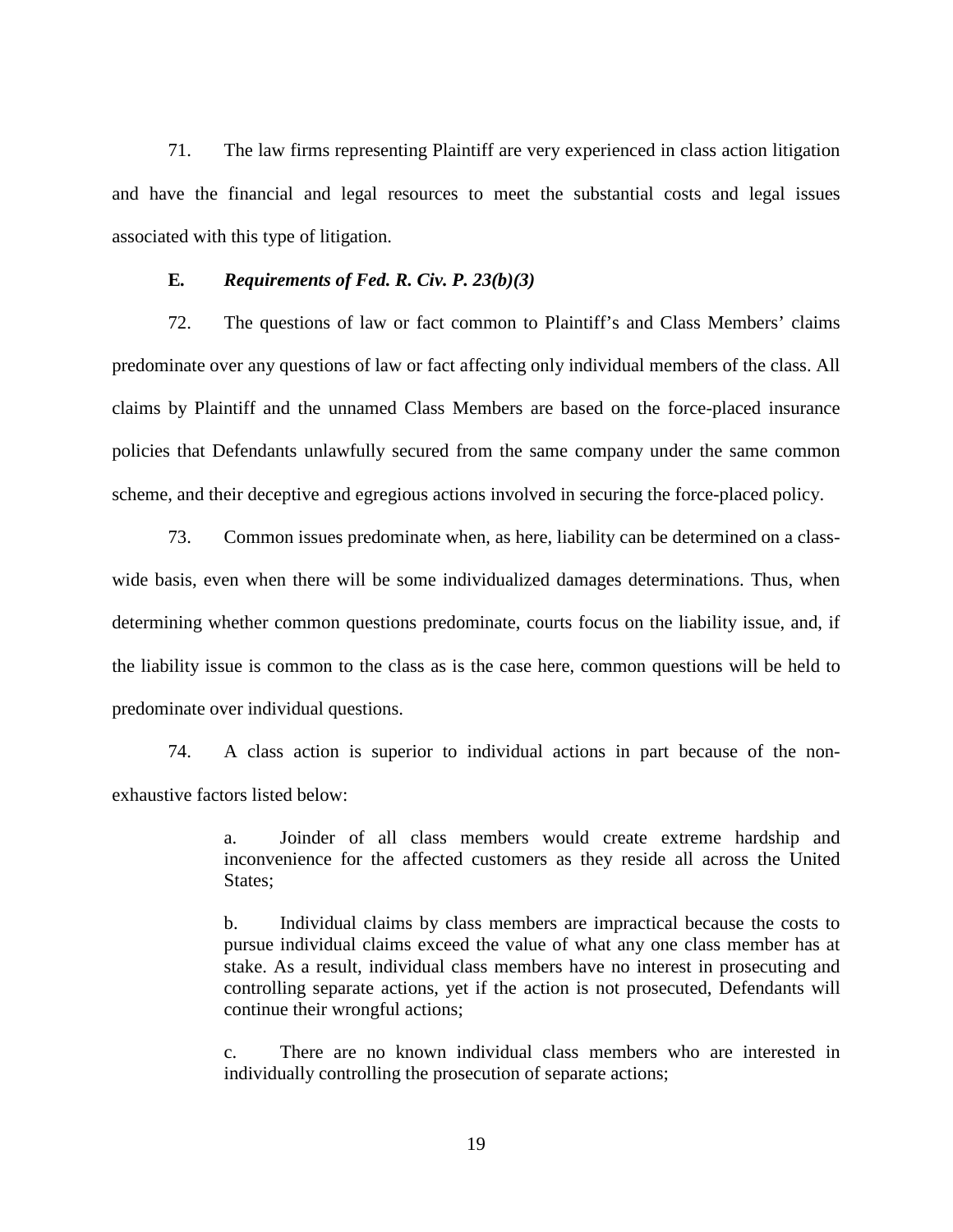d. The interests of justice will be well served by resolving the common disputes of potential class members in one forum;

e. Individual suits would not be cost effective or economically maintainable as individual actions; and

f. The action is manageable as a class action.

## **F***. Requirements of Fed. R. Civ. P. 23(b)(1) & (2)*

75. Prosecuting separate actions by or against individual class members would create a risk of inconsistent or varying adjudications with respect to individual class members that would establish incompatible standards of conduct for the party opposing the class.

76. Defendants have acted or failed to act in a manner generally applicable to the class, thereby making appropriate final injunctive relief or corresponding declaratory relief with respect to the Class as a whole.

### **VI. CAUSES OF ACTION**

# **COUNT I BREACH OF CONTRACT**

**77**. Plaintiff restates and realleges the preceding paragraphs of this Complaint as though fully set forth herein word for word.

78. Plaintiff and Class Members have mortgages that are owned and/or serviced by Bank of America.

79. Plaintiff's and Class Members' mortgages are written on uniform mortgage forms and contain substantially similar provisions regarding flood insurance requirements and forceplacement by Bank of America.

**80**. Plaintiff's mortgage requires that she maintain flood insurance "in the amounts . . . and for the periods that Lender requires." *See* Mortgage § 5. Plaintiff's mortgage then states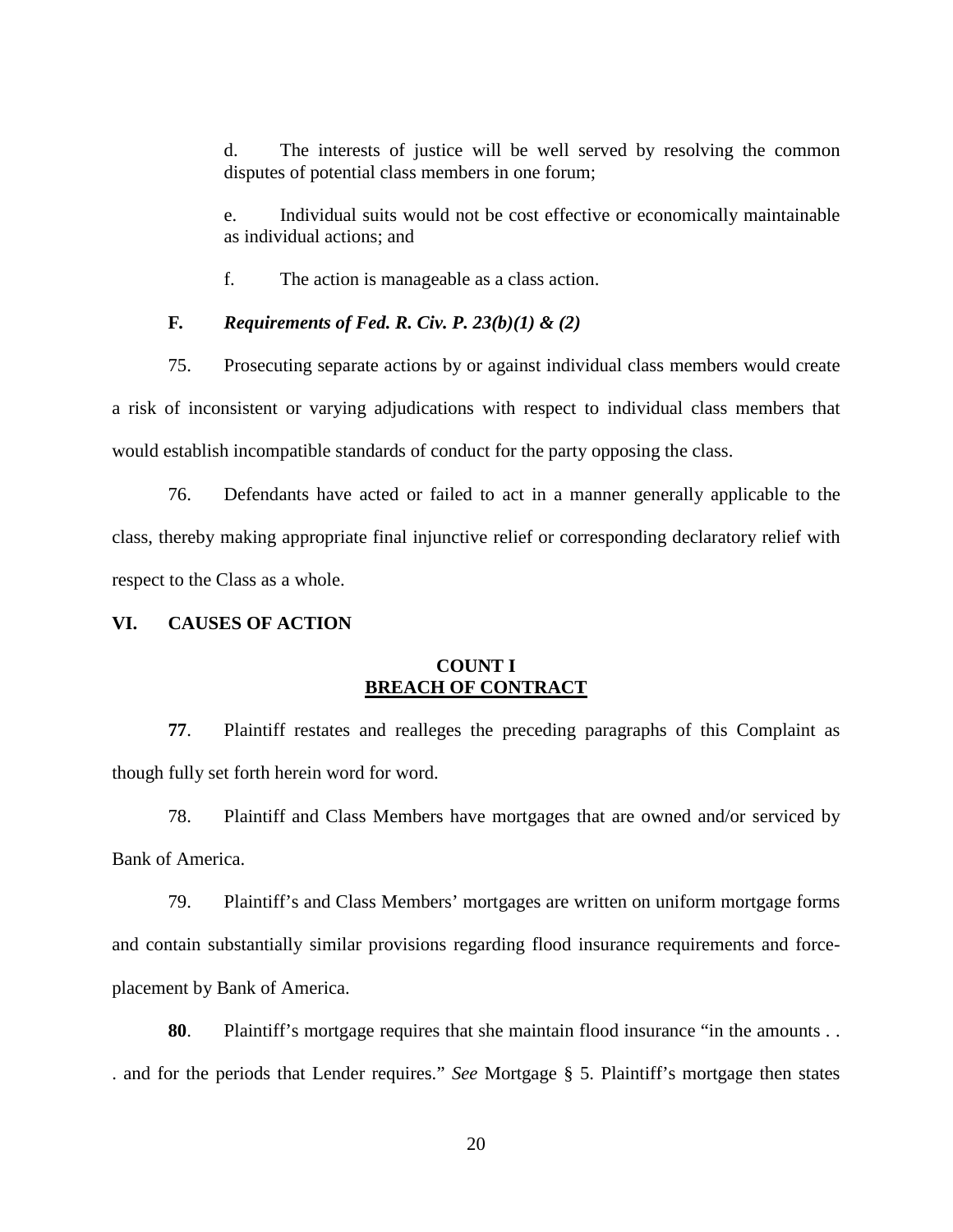that if she fails to maintain insurance coverage in the "amounts . . . that Lender requires" that "Lender may obtain insurance coverage, at Lender's option and Borrower's expense" and that the "cost of the insurance coverage so obtained might significantly exceed the cost of insurance that Borrower could have obtained." *Id.*

81. Kickbacks are not "costs." Bank of America breached the mortgage contract by charging Plaintiff for the "cost" of force-placed flood insurance when a portion of this "cost" was returned to Bank of America or its affiliate pursuant to secret agreements among Bank of America and its affiliates, including Balboa, its force-placed insurance provider.

82. Bank of America further breached the mortgage agreement by paying its affiliate a "commission" when its affiliate provided no services to Plaintiff and had no role in the purchase of force-placed insurance for Plaintiff.

83. Bank of America breached the terms of the mortgage contract by using Plaintiff's escrow funds for payment of an unearned "commission" to its affiliate, BAISI, when BAISI performed no agent services in exchange for the payment. Although the flood insurance notices indicate that "BAISI is an affiliate of Bank of America, N.A. and may receive a commission or other compensation in connection with obtaining your insurance," this is not what actually happened. Consideration requires a *quid pro quo*. That is, the affiliate must actually *do* something to earn the commission. Bank of America cannot simply give borrowers' money away to its affiliates.

84. Section 3 of Plaintiff's mortgage governs how a mortgage lender or servicer should apply funds for items paid out of escrow, such as flood insurance premiums. Paragraph 3 states that the "Lender shall not charge Borrower for holding and applying Funds" to escrowed items. Bank of America's kickback scheme violates this provision by charging borrowers a fee,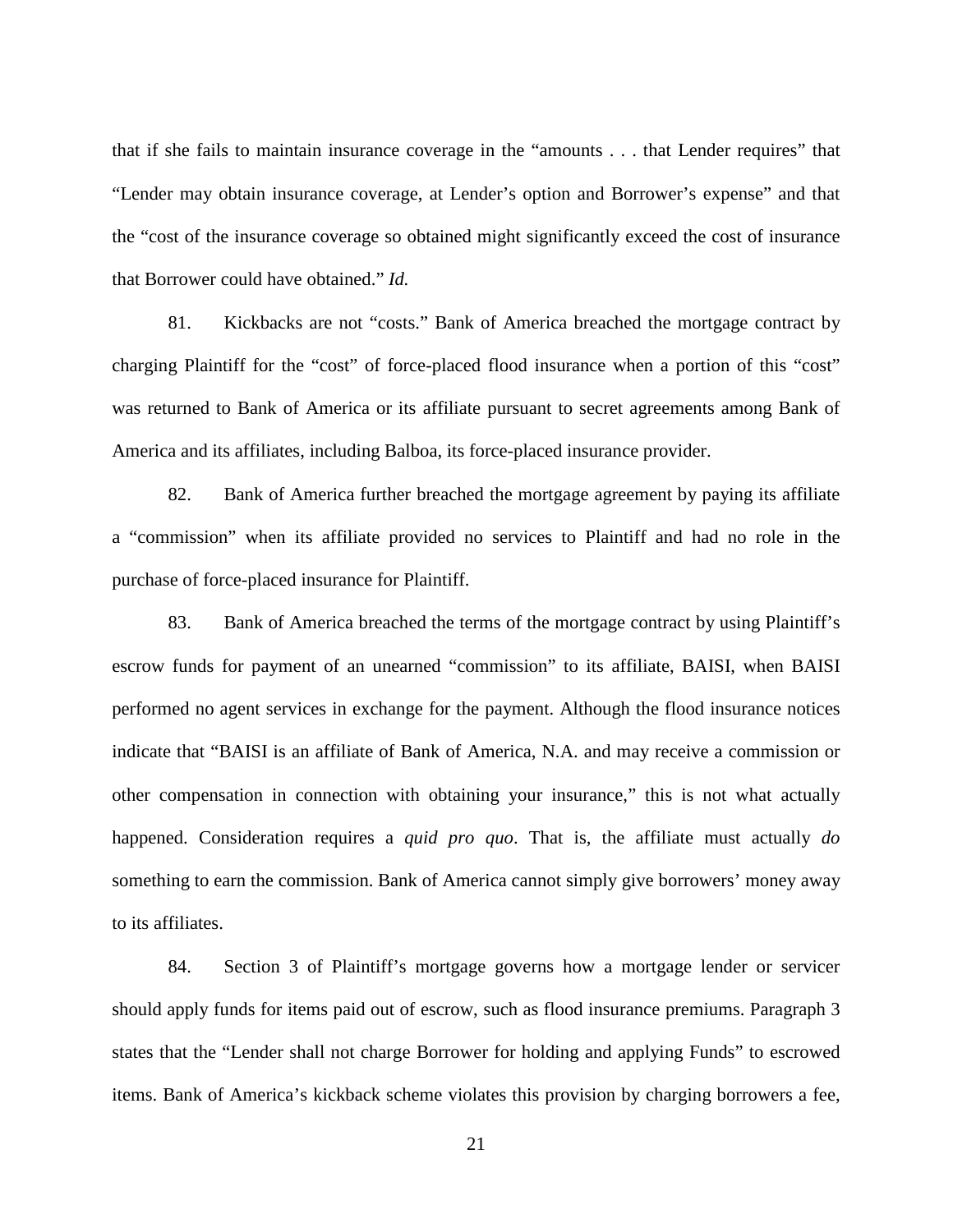which it calls a "commission," for doing nothing more than paying BAISI force-placed insurance premiums.

85. Section 5 of the mortgage states that any force-placed insurance "shall cover Lender . . . against any risk, hazard or liability . . . ." The third paragraph in Section five of the mortgage contract also states that "[a]ll insurance policies required by Lender and renewals of such policies shall . . . include a standard mortgage clause, and shall name Lender as mortgagee and/or as an additional loss payee and Borrower further agrees to generally assign rights to insurance proceeds to the holder of the Note up to the amount of the outstanding loan balance." *See* **Exhibit 1**, Mortgage § 5. A reasonable construction of these provisions is that Bank of America may insist that borrowers maintain insurance coverage in the amount necessary to "cover" Bank of America's interests, but not more. The amount necessary to "cover" the Lender's interests is coverage equal to the "outstanding loan balance." Bank of America breached Class Members' contracts by requiring coverage exceeding the outstanding loan balance.

86. Plaintiff and Class Members have been damaged by Defendants' breach of their mortgage contracts. They are entitled to compensation equal to the amount of their damages, as well as an injunction prohibiting Defendants from further violations of the express terms of their mortgages.

# **COUNT II BREACH OF IMPLIED COVENANT OF GOOD FAITH AND FAIR DEALING**

86. Plaintiff restates and realleges the preceding paragraphs of this Complaint as though fully set forth herein word for word.

87. The implied covenant of good faith and fair dealing is a part of every contract.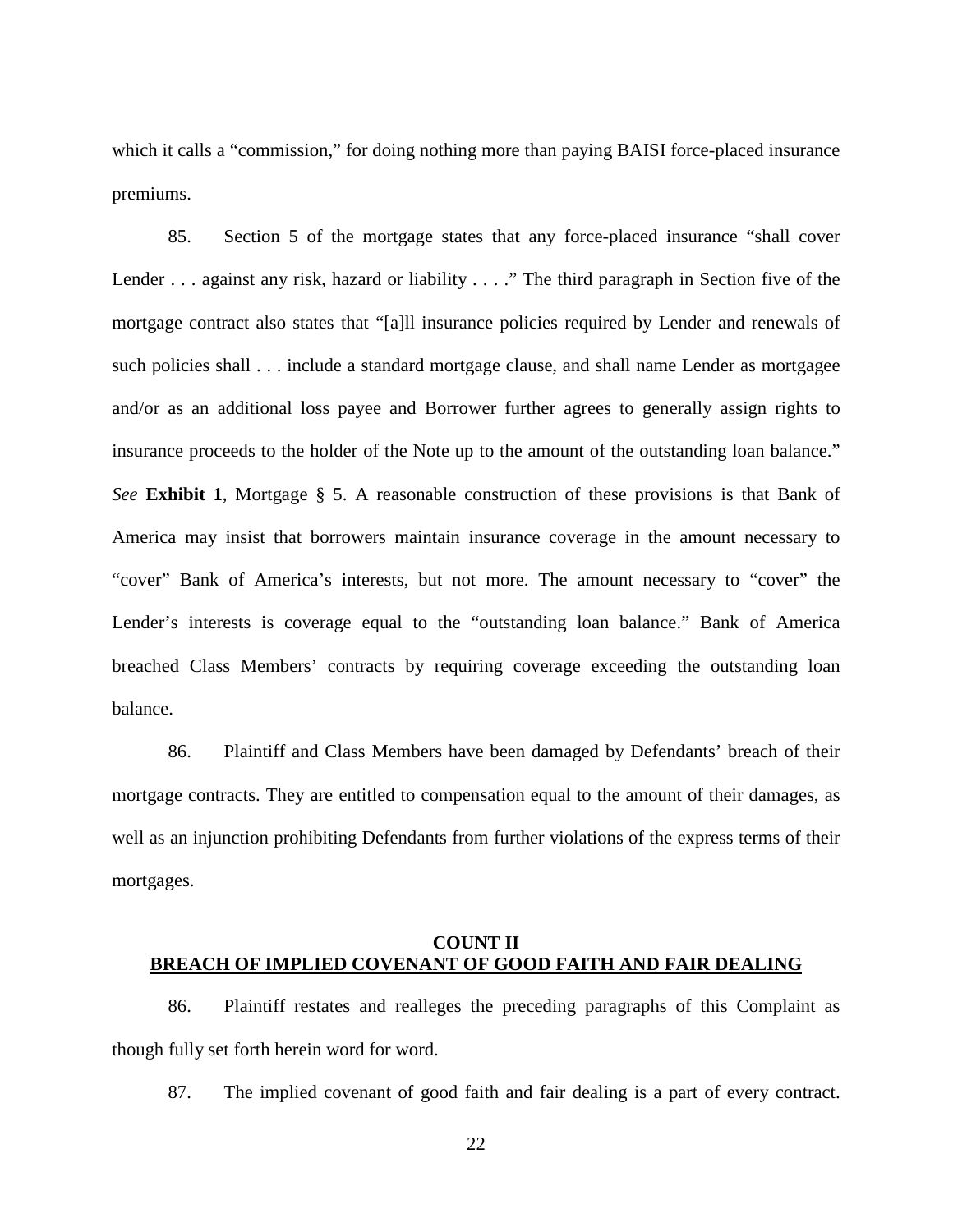While the implied covenant cannot override an express contractual term, it attaches to the performance of specific contractual provisions. The duty to act in good faith limits one party's ability to act in a manner that contravenes the reasonable expectations of the other party.

88. Good faith and fair dealing, in connection with the discharge of performance and other duties according to contractual terms, means preserving the spirit—not merely the letter of the bargain. Put differently, the parties to a contract are mutually obligated to comply with the substance of their contract in addition to its form.

89. Section 5 of Plaintiff's mortgage warns that the "cost" of force-placed insurance may significantly exceed the cost of insurance the borrower could obtain. A reasonable borrower would understand that coverage force-placed on a borrower might be more expensive due to the higher risks associated with insuring the homes of delinquent borrowers. A reasonable borrower would not, however, expect that the "cost" would be two to twenty times more expensive due to self-dealing and profiteering engaged in through contractual arrangements between the lender, its affiliates, and the company providing the policy, here another affiliate of Bank of America. "Costs" should also be construed to include kickbacks to the lender and its affiliates.

90. Although Section 5 of the standardized residential mortgage authorizes Bank of America to charge Plaintiff for force-placed flood insurance, this provision is not a license to steal. It is not a license for Bank of America to pay itself a kickback under the guise of a "commission" (in an amount or percentage that is never disclosed to the borrower) when the "agent" receiving this so-called "commission" does nothing to earn it. Here, BAISI does not perform any duties one would normally expect of an insurance agent. It is merely a conduit for a setup deal. Bank of America buys all force-placed insurance from Balboa at inflated rates. Balboa then kicks back a percentage of the "cost" of this insurance to BAISI. BAISI exists for no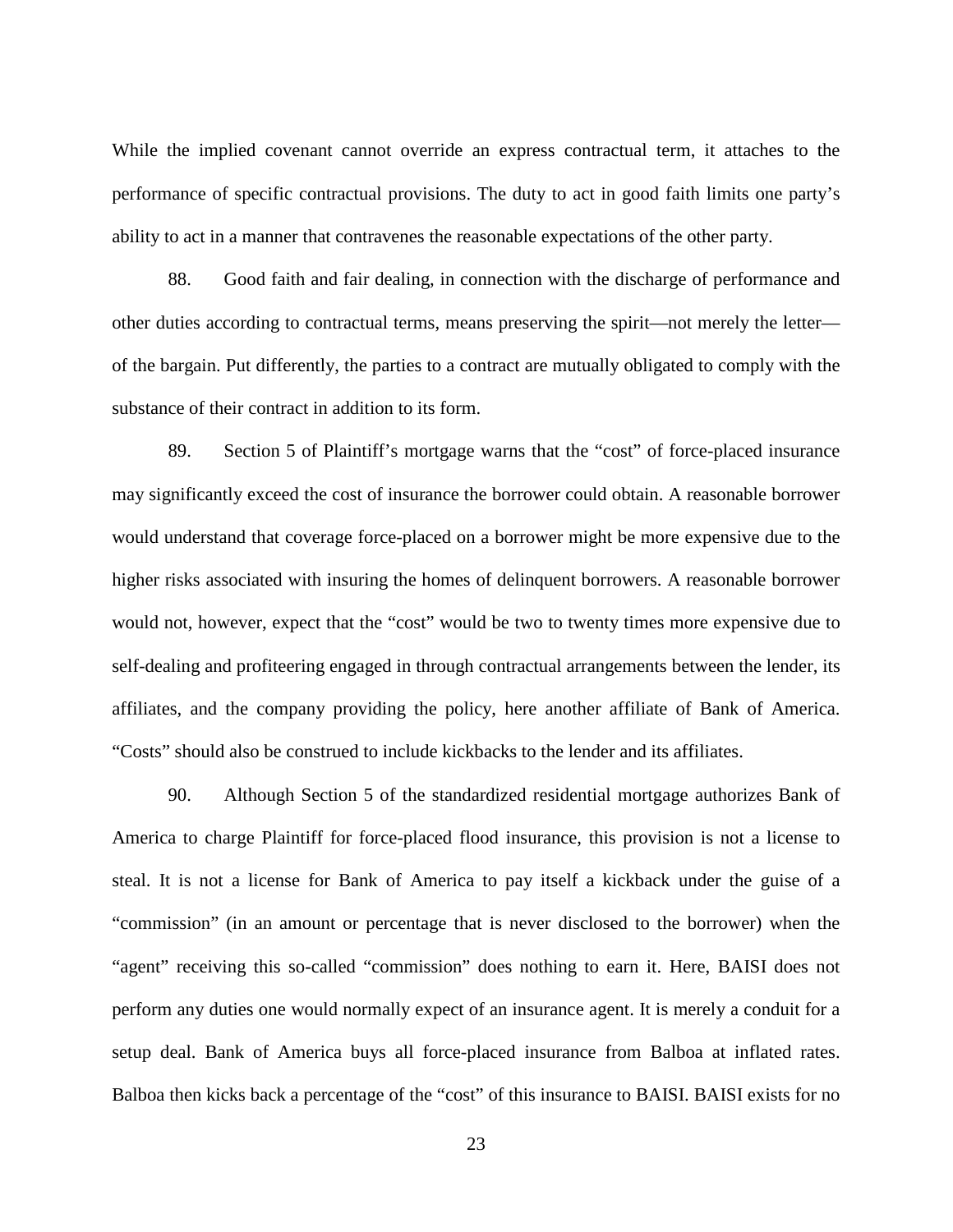purpose other than to be the vessel into which these kickbacks are poured, on a monthly basis, pursuant to secret agreements among Defendants. No reasonable consumer would expect that this is how a lender would go about obtaining insurance to "cover" its interests (as the mortgage states). Bank of America is doing much more than "covering" its interests; it is engaging in a massive rip-off of consumers.

91. Section 5 of the mortgages states that force-placed insurance will "cover" the lender. A reasonable borrower would not interpret this to mean that Bank of America would force-place insurance coverage in amounts far in excess of that necessary to "cover" its interests—the balance owed on the loan. Force-placing insurance in excess of the loan balance is an express breach of this term of the mortgage contract. Bank of America's purpose behind such a requirement is in bad faith, and therefore Bank of America's actions also constitute a breach of the implied covenant of good faith and fair dealing.

92. Plaintiff and Class Members have suffered and continue to suffer damages as a result of Defendants' breach of the contract and its implied covenant of good faith and fair dealing. They are entitled to compensation equal to their damages and an injunction prohibiting further acts of bad faith.

## **COUNT III BREACH OF FIDUCIARY DUTY**

93. Plaintiff restates and realleges the preceding paragraphs of this Complaint as though fully set forth herein word for word.

94. Bank of America holds funds in escrow on behalf of borrowers whose mortgages it services. These funds are to be used for the purpose of paying insurance premiums when due,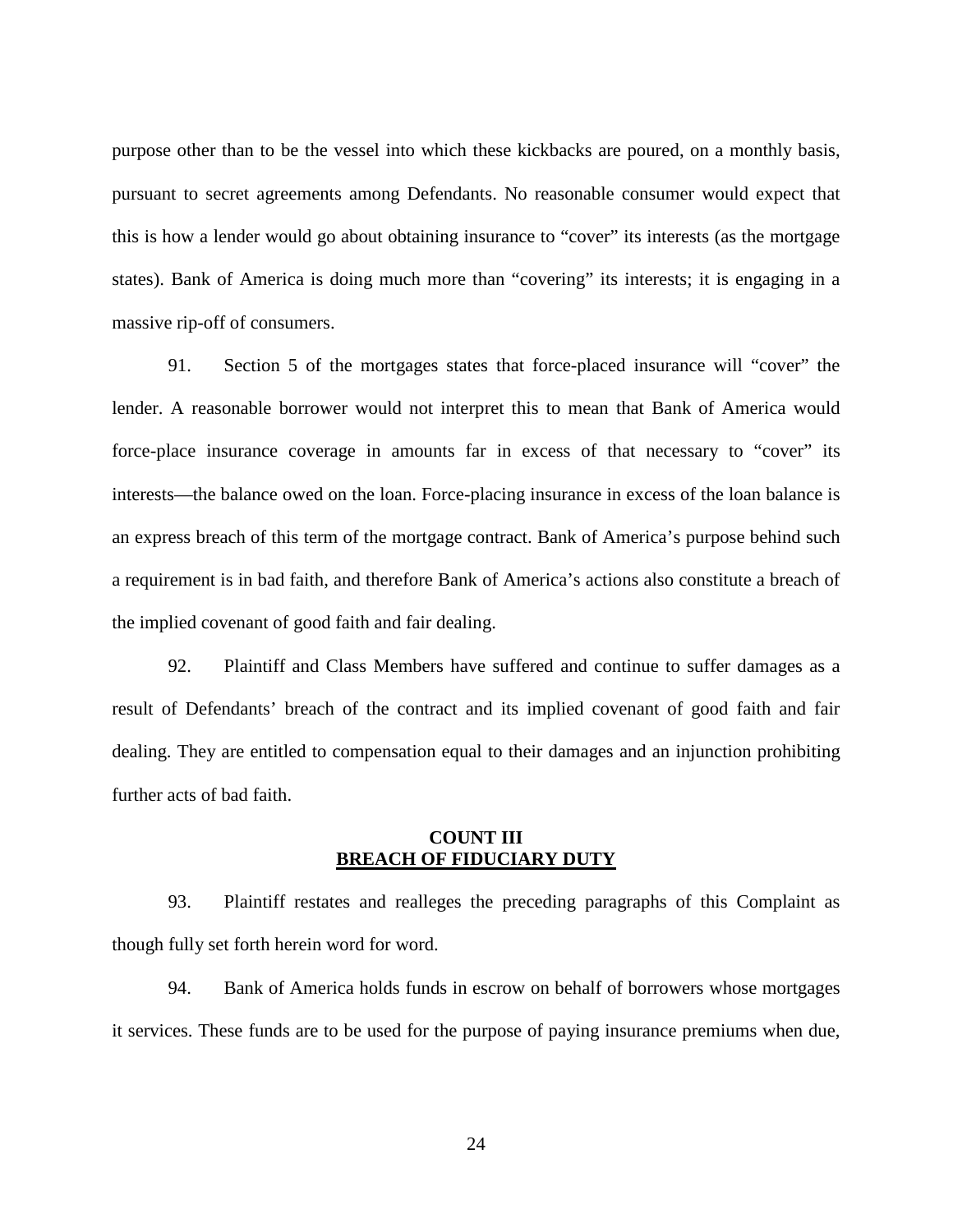and any excess funds are to be returned to Plaintiff and members of the Class under the terms of the mortgage agreements.

95. A fiduciary relationship exists between Plaintiff and Bank of America because Bank of America has received a greater economic benefit than from a typical escrow transaction. *See Capital Bank v. MVB, Inc*., 644 So. 515, 519 (Fla. 3d DCA 1994). Specifically, the debtorcreditor relationship transformed into a fiduciary relationship when Bank of America took it upon itself to manage borrowers' escrow accounts and withdraw money from borrowers' escrow accounts to pay force-placed flood insurance premiums. Bank of America violated its fiduciary duty when it began receiving unlawful kickbacks or fees under the kickback scheme, which is clearly a greater economic benefit than what was contemplated under the mortgage.

96. Bank of America breached its fiduciary duty to Plaintiff and other members of the Proposed Class by (1) not acting in their best interest when it profited from force-placed flood insurance policies that were purchased using escrow funds it held for the benefit of Plaintiff and Class members at the expense of Plaintiff and Class members, and (2) not disclosing the kickback scheme to Plaintiff and Class Members.

97. These actions were undertaken by Bank of America in bad faith for its own benefit and were not intended to benefit Plaintiff or other Proposed Class members.

98. As a direct result of Bank of America's actions and subversion of Plaintiff's interest to its own interests in reaping extravagant and outrageous fees, Plaintiff and the Proposed Class have suffered injury in the form of unnecessary and excessive escrow charges and a loss of funds from their escrow accounts.

99. Plaintiff and the Proposed Class are entitled to damages for Defendant's breach of its fiduciary obligations and misappropriation of escrow funds. In addition, Plaintiff and the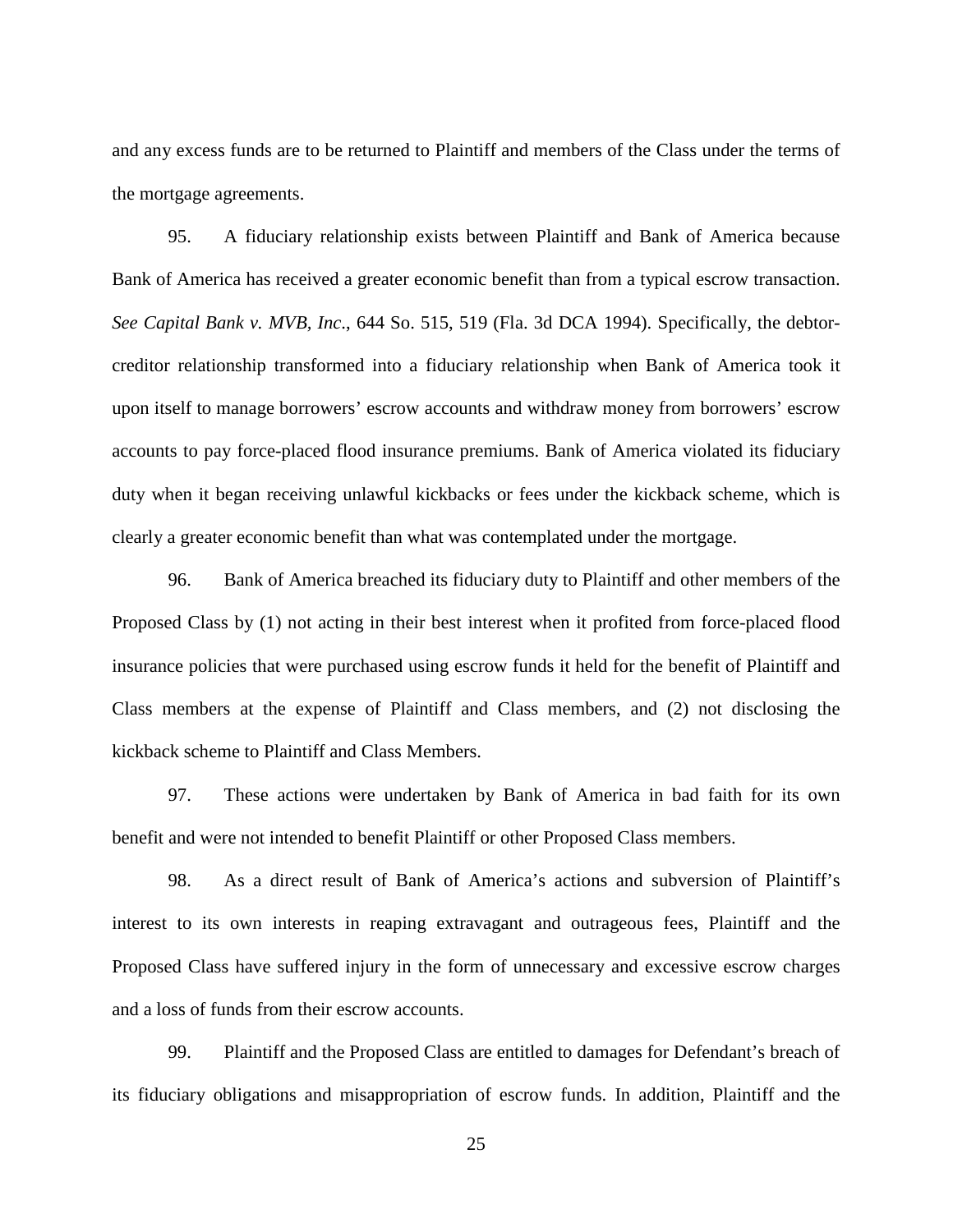Class are entitled to punitive damages because Bank of America acted in bad faith in deliberate or reckless disregard of their rights and its obligation to hold their escrow funds in trust.

# **COUNT IV UNCONSCIONABILITY**

100. Plaintiff restates and realleges all preceding paragraphs of this Complaint as though fully set forth herein word for word.

101. Bank of America's actions are unconscionable.

102. Cherryl Hall's mortgage contains provisions concerning force-placed insurance and authorizes the lender to obtain insurance if the borrower fails to maintain adequate insurance. However, with respect to the amount of insurance, Plaintiff's mortgage is largely silent. What it says about the amount of insurance is limited to giving the lender discretion to set the amount and it goes on to state that such insurance "shall cover Lender."

103. On information and belief, Cherryl Hall's mortgage is identical in all respects material to this case to all other first mortgages that Bank of America services.

104. Any reasonable interpretation of these provisions leads to the conclusion that any force-placed flood insurance policy will "cover" the lender, i.e. it will protect the lender's interest in the property against loss by floods.

105. Bank of America construes this language as allowing it to require any amount of flood insurance, and it exercises this discretion to force-place insurance far in excess of the its interest in the property, which is the outstanding balance of the loan.

106. Bank of America's application of this mortgage language is an unconscionable surprise to borrowers.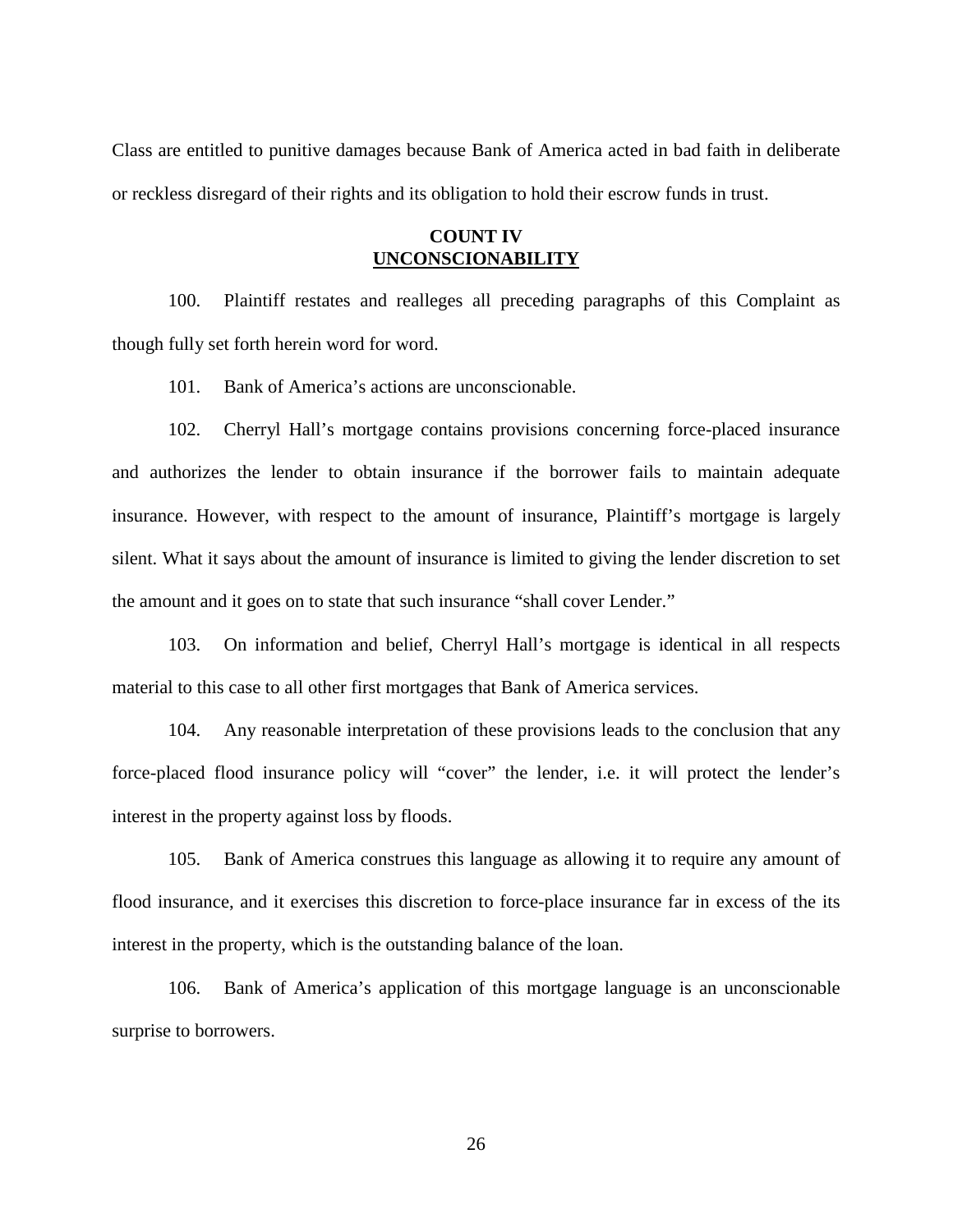107. Bank of America's affiliates or partners charged premiums many times more costly and substantially more limited than flood insurance a homeowner could purchase from an independent insurance company.

108. Bank of America withdrew Balboa's premiums and its affiliate's commissions directly from borrowers' escrow accounts. In doing so, the premiums and other fees became a part of customers' loan obligations. Failure to pay these premiums and commissions would result in negative credit reporting in the event of delinquency, and foreclosure in the event of default on paying such premiums and commissions.

109. Bank of America's actions, as described in this Complaint, are substantively unconscionable because Class Members are required to obtain far more insurance than federal law requires. Bank of America's practices are so abusive and unfair as to shock the conscience.

110. Bank of America's actions are procedurally unconscionable because they give the borrower no opportunity to prove that existing coverage is sufficient to cover Bank of America's interests in their property. Instead, borrowers must prove that they have whatever amount of insurance Bank of America demands or face force-placement in a policy that charges more than twice the market rate. In fact, the notices that Bank of America sends to borrowers indicating the borrower's current coverage is insufficient do not even tell the borrower that coverage equal to the outstanding loan balance is sufficient.

111. Further, the disparity in means and bargaining power leaves Class Members no real option regarding the language of the loan or Bank of America's purchases or policies during the life of the loan.

112. The imposition of additional unnecessary flood insurance when customers already have flood insurance exceeding either the outstanding balance on their loan or the replacement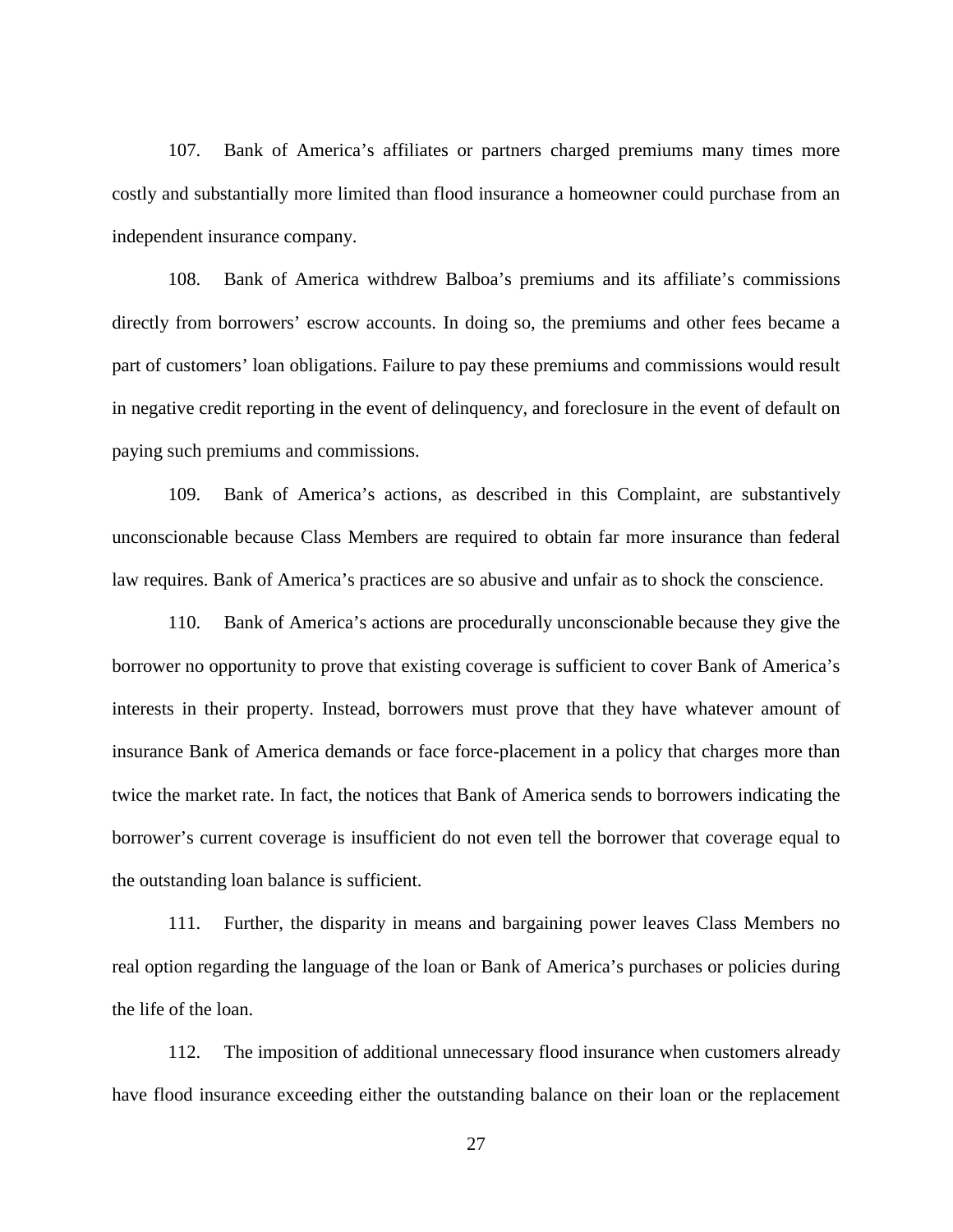cost of their home is itself unconscionable and has caused Plaintiff and Class Members to suffer damages.

113. Plaintiff seeks for the Court to remedy Bank of America's wrong by limiting the application of the unconscionable mortgage provisions by restricting Bank of America to require only an amount of insurance coverage that is required by law, and nothing more.

## **COUNT V VIOLATIONS OF THE TRUTH IN LENDING ACT (15 U.S.C. § 1601** *et seq.***)**

**114**. Plaintiff restates and realleges all preceding paragraphs of this Complaint as though fully set forth herein word for word.

115. Plaintiff's and Class Members' mortgages were consumer credit plans secured by their principal dwellings, and were subject to the disclosure requirements of the Truth in Lending Act, 15 U.S.C. §1601, *et seq.*, ("TILA") and all related regulations, commentary, and interpretive guidance promulgated by the Federal Reserve Board.

116. Bank of America is a "creditor" as defined by TILA because it owned Plaintiff's mortgage and changed the terms of that mortgage so as to create a new mortgage obligation, of which Bank of America was the creditor. Specifically, Plaintiff's mortgage originated with Countrywide Home Loans, Inc., which merged with BAC Home Loan Servicing, which has since been merged into Defendant Bank of America, N.A. Alternatively, Bank of America is liable as an assignee pursuant to 15 U.S.C. §1641.

117. Pursuant to TILA, Bank of America was required to accurately and fully disclose the terms of the legal obligations between the parties. 12 C.F.R. §226.17(c).

118. Bank of America violated TILA, specifically 12 C.F.R. §226.17(c), by (i) failing to clearly, fully, and accurately disclose its flood insurance requirements in its mortgages; (ii)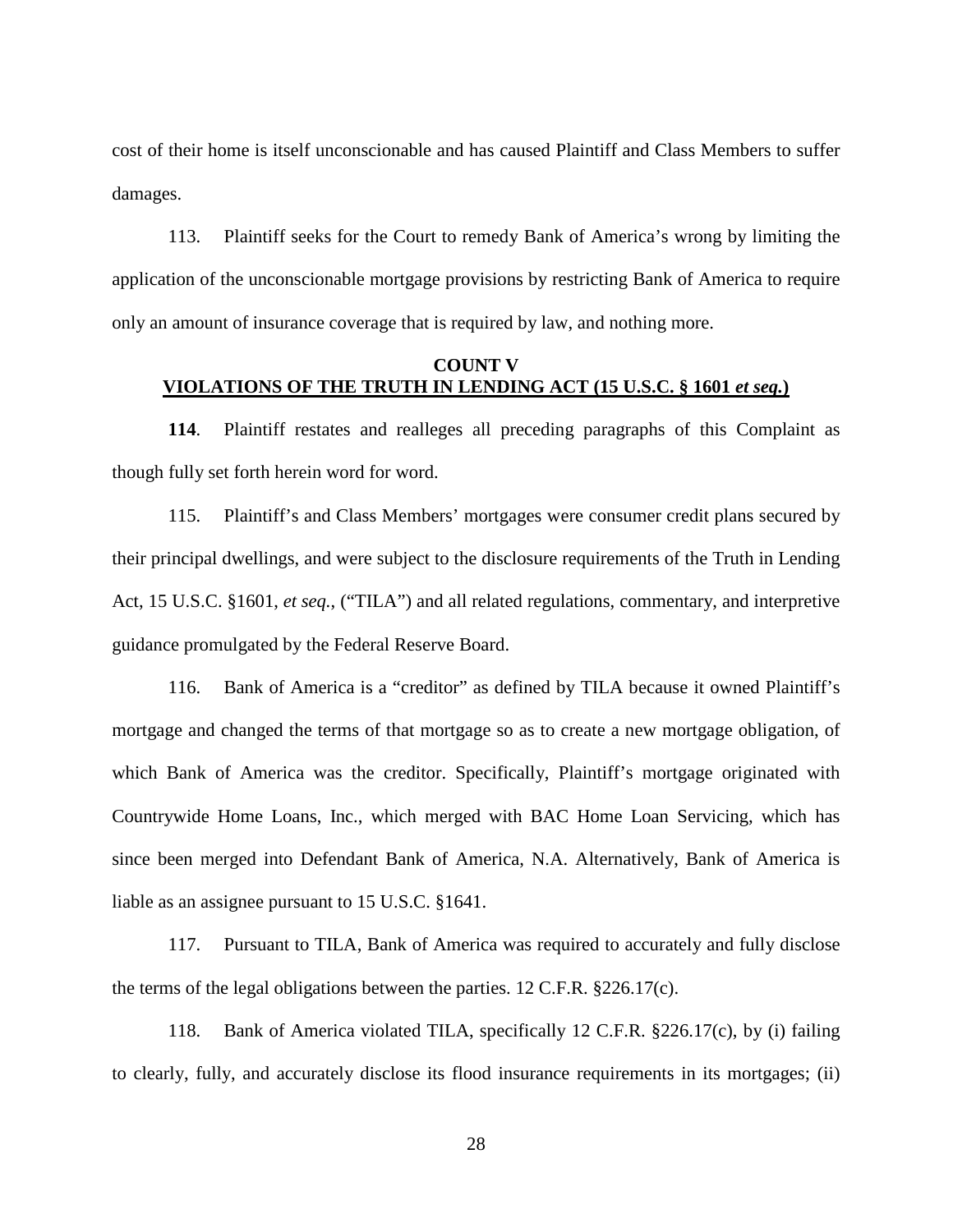misrepresenting in its flood insurance notices that Plaintiff was obligated by federal law to maintain flood insurance in amounts greater than required by federal law, and greater than necessary to protect its interest in the property securing the mortgages; and (iii) failing at all times to disclose the amount and nature of the "commission" Bank of America and/or its affiliates would receive for the purchase of flood insurance.

119. When Bank of America changed the terms of Plaintiff's mortgage to allow previously unauthorized kickbacks and insurance amounts in excess of Bank of America's interests in the property, it created a new debt obligation, requiring a new set of disclosures showing the amount of the flood insurance premiums (i.e. finance charges) and all components thereof. On information and belief, Bank of America increased the principal amount under Plaintiff's mortgage when it force-placed the insurance, which is a new debt obligation for which new disclosures are required.

120. Bank of America has never disclosed to its borrowers the amount of the "commissions" paid to BAISI.

121. Bank of America violated TILA by adversely changing the terms of Plaintiff's loans after origination in order to allow a Bank of America affiliate—BAISI—to receive a kickback on force-placed flood insurance premiums. These kickbacks are not authorized in the mortgage in any clear and unambiguous way.

122. Bank of America also violated the TILA by adversely changing the terms of Plaintiff's loans after origination by requiring and threatening to force-place more insurance than necessary to protect its interest in the property securing the mortgages.

123. Plaintiff first received notice from Bank of America indicating that it had changed the terms of her mortgage on November 23, 2010, when Bank of America sent her a letter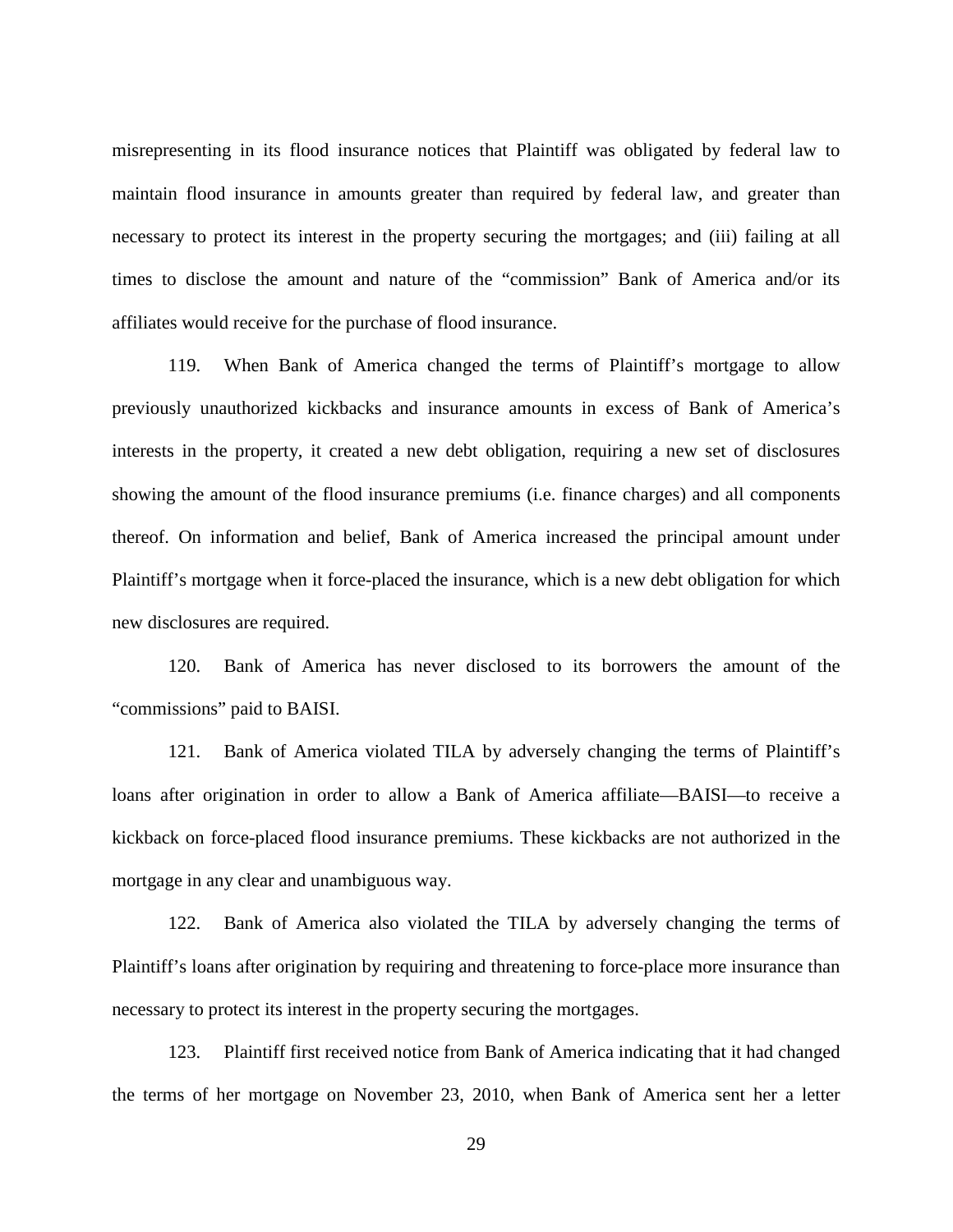inaccurately stating that, according to her mortgage and/or federal law, she must "maintain flood insurance coverage in an amount at least equal to the lesser of: (1) the maximum insurance available under the NFIP . . . , which is currently \$250,000; or (2) the replacement value of the improvements to [the] Property (typically based on the amount of hazard insurance . . . purchased for the Property)."

125. Plaintiff received several more notices entitled "Notice of Placement," wherein Defendants repeated this misrepresentation of federal flood insurance requirements on April 21, 2011, November 2, 2011, and January 5, 2012.

125. Acts constituting violations of TILA occurred within one year prior to the filing of this Complaint, so this claim is timely.

126. To the extent any TILA violations are construed to relate back to the time of loan origination, Plaintiff has been unable to discover Bank of America's TILA violations because Bank of America did not previously misrepresent federal flood insurance requirements, never represented that its affiliate would receive unearned kickbacks, and did not previously require more flood insurance than the principal balance of Plaintiff's loan. Plaintiff's claims are subject to equitable tolling.

127. Plaintiff and Class Members have been injured and have suffered a monetary loss arising from Bank of America's violations of the TILA.

128. As a result of Bank of America's TILA violations, Plaintiff and Class Members are entitled to recover actual damages and a penalty of \$500,000.00 or 1% of Defendants' net worth, as provided by 15 U.S.C.  $$1640(a)(1)-(2)$ .

129. Plaintiff and Class Members are also entitled to recovery of attorneys' fees and costs to be paid by Chase, as provided by 15 U.S.C. §1640(a)(3).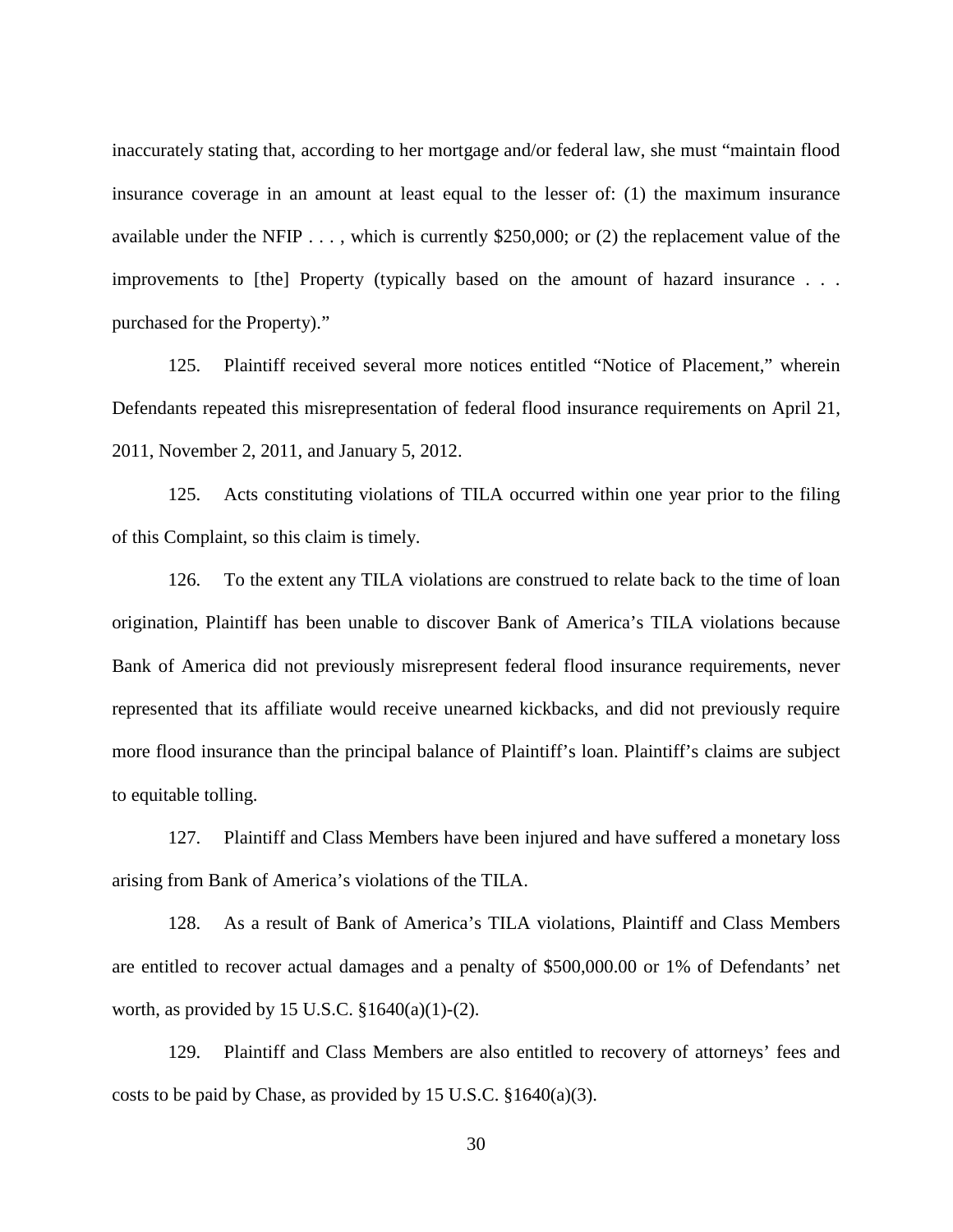# **COUNT VI VIOLATION OF THE ANTI-TYING PROVISIONS OF THE BANK HOLDING COMPANY ACT, 12 U.S.C. §1972** *et seq*

130. Plaintiff restates and realleges all preceding paragraphs of this Complaint as though fully set forth herein word for word.

131. Bank of America's kickback scheme violates the anti-tying provisions of the Bank Holding Company Act, 12 U.S.C. §1972, *et seq.*

132. The Bank Holding Company Act, 12 U.S.C. §1972(b)("BHCA"), states that "a bank shall not in any manner extend credit, lease, or sell property of any kind, or furnish any service, or fix or vary the consideration for any of the foregoing, on the condition or requirement . . . (B) that the customer shall obtain some additional credit, property, or service from a bank holding company of such bank, or from any other subsidiary of such bank holding company."

133. Banc of America Insurance Services is subsidiary of Defendant Bank of America, N.A.

134. Bank of America's purchase of insurance on borrowers' behalf is a service that Bank of America offers to its borrowers. To accept this service, borrowers must agree to pay commissions to Bank of America or its subsidiary BAISI for unidentified services.

135. Upon information and belief, Bank of America, BAC Home Loans, BAISI, and Balboa (now QBE) entered into contractual arrangements under which BAISI would act as the "broker" or "agent" for 100% of force-placed insurance policies purchased on behalf of Bank of America's borrowers. Under these agreements BAISI received a guaranteed commission for every force-placed insurance policy procured on behalf of Bank of America's borrowers equal to a set percentage of the premium for each policy.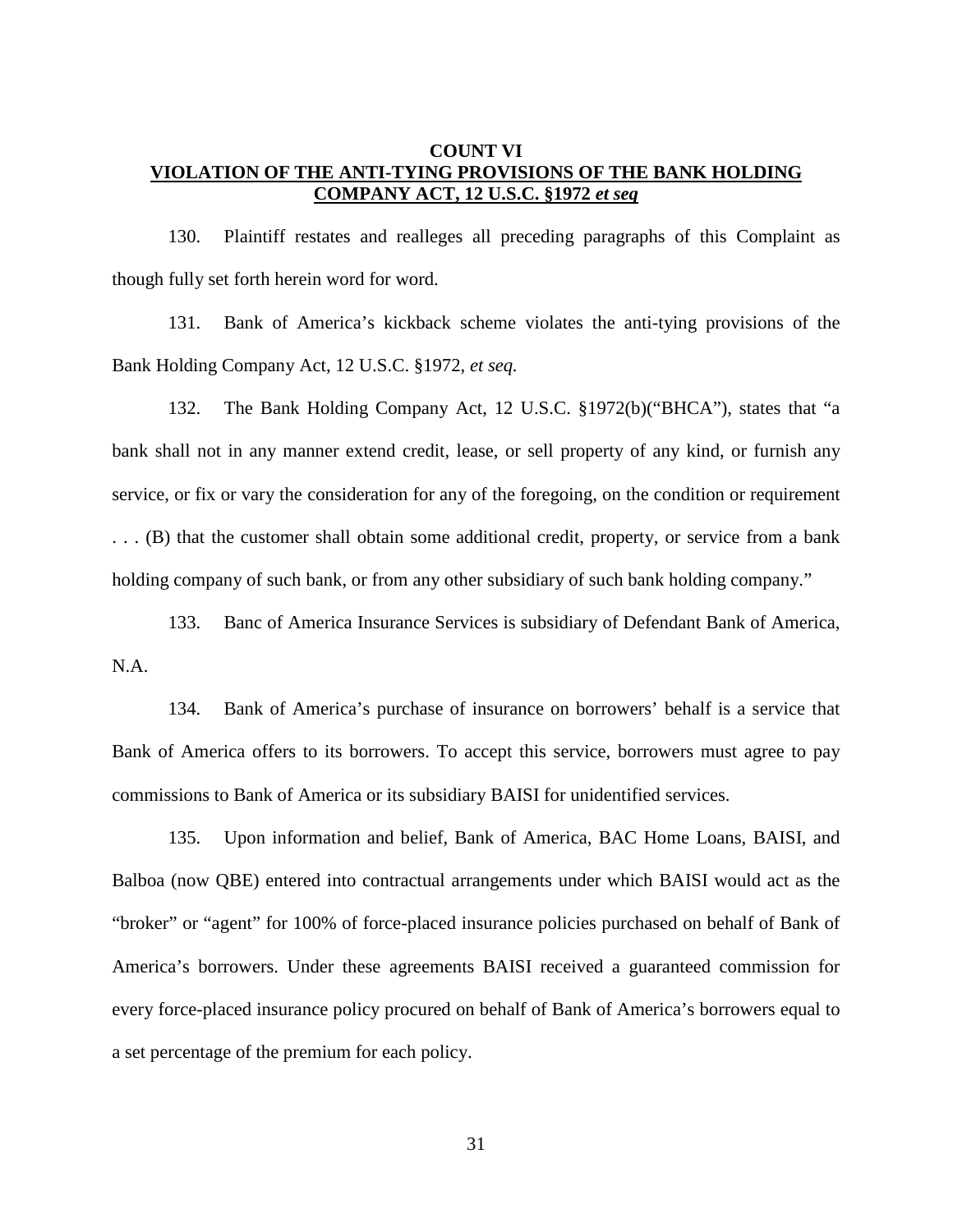136. BAISI does not engage in any insurance broker or agent services. For example, it

does not seek out competitive insurance policies from different insurance providers, but refers all

force-placed insurance business to Balboa.

137. This is an "unusual" banking practice. Bank of America's exclusive agreement with Balboa obviates any opportunity for BAISI to earn a commission.

- 138. Defendants' practices are anti-competitive:
	- a. Bank of America and BAC refer all force-placed insurance business to BAISI and guaranty BAISI's commissions. The commissions paid are based on contracts between Bank of America and Balboa, not on any services actually provided by BAISI. BAISI has no competitive incentive to provide any services for borrowers.
	- b. Bank of America sets the commission amount that BAISI will receive. The substantial revenue that Balboa, a one-time subsidiary of Bank of America also, receives in premiums from Bank of America borrowers gives it an incentive to agree to any commission rate that Bank of America demands
	- c. Bank of America's tying arrangement results in unreasonably high commissions. The commissions are a percentage of Balboa's premiums. Balboa provides more limited insurance policies than borrowers can obtain on the market but cost more than twice as much as other policies the borrowers would obtain on the open market. Bank of America's agreements allow BAISI to receive more than twice the commission any other insurance agent could receive for procuring more limited insurance than any other insurance agent would procure.
	- d. Unlike regular insurance agency arrangements, Bank of America utilizes its power as borrowers' mortgage lender and/or servicer to guarantee payment of commissions. Bank of America withdraws insurance premiums and commissions directly from borrowers' escrow accounts to pay commissions to its subsidiary, BAISI. If borrowers refuse to make increased payments to their escrow account, Bank of America coerces them into doing so with negative credit reporting and, potentially, foreclosing on their homes. Thus, Bank of America uses its power as borrowers' bank to steer commissions to itself through BAISI.
	- e. Bank of America's force-placed insurance arrangement usurps market share from other insurance agencies in favor of its own subsidiary BAISI.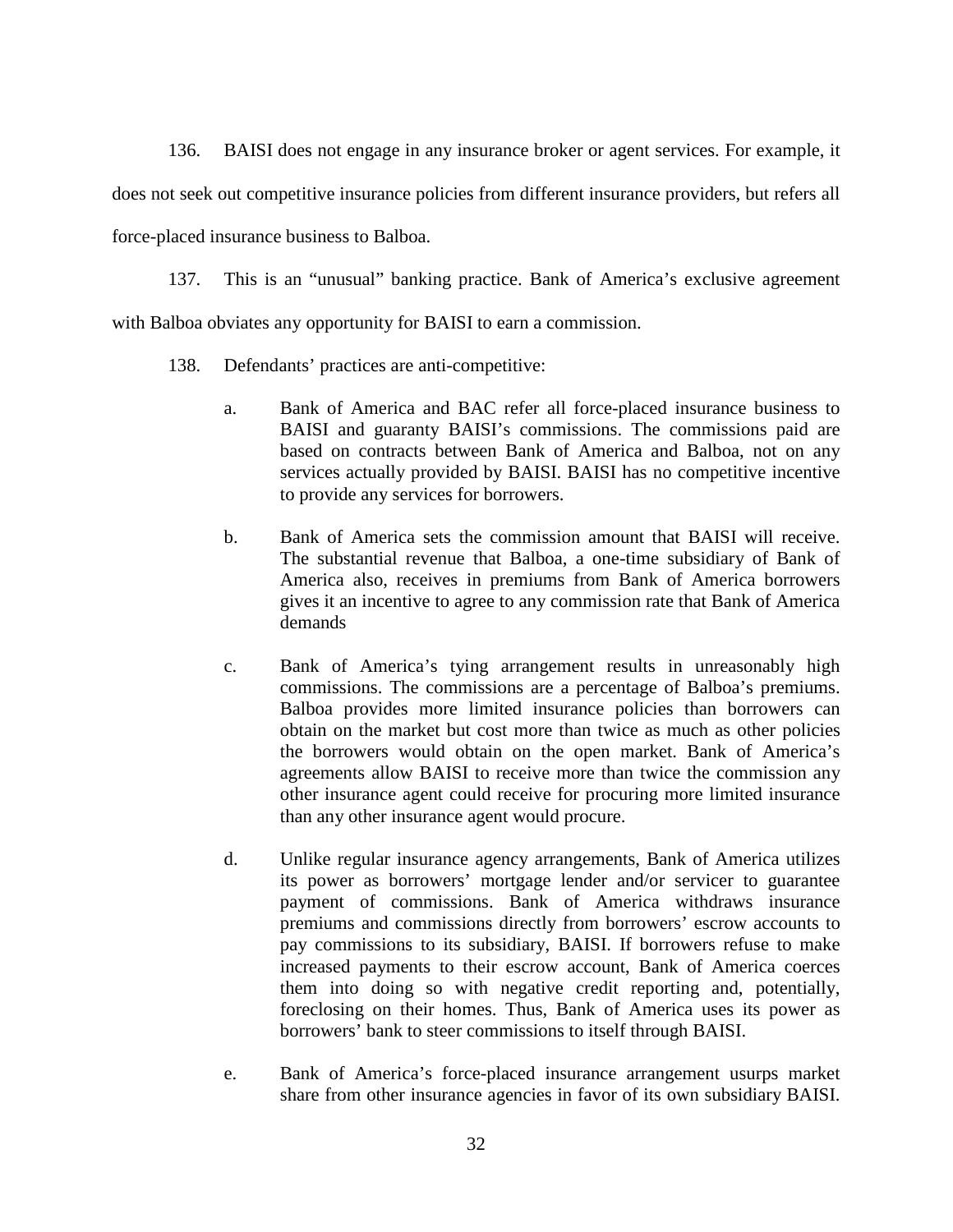Force-placed insurance may be a more costly option than purchasing insurance on the open market, but it is a significantly easier and less demanding option. Hundreds of thousands of homeowners in the United States have allowed Bank of America to purchase force-placed flood insurance on their property since 2008 alone, resulting in tens of millions of dollars in commissions being paid to BAISI.

f. Bank of America's exclusive purchase arrangement and kickback scheme artificially inflates the price of force-placed insurance and artificially increases commissions paid to Bank of America's captive insurance agent. The artificially inflated price of Balboa's force-placed insurance is only possible because Bank of America refers 100% of its force-placed insurance business to Balboa. As one of the nation's largest mortgagees and mortgage servicers, Bank of America's exclusive force-placed insurance referrals can and do substantially affect competitive incentives to reduce prices. This guarantees distorted commissions to BAISI, whose commissions are a percentage of Balboa's inflated premiums.

139. The "tied product" in this arrangement is BAISI's "service" of acting as an insurance agent for force-placed insurance.

140. The "tying product" is (1) Defendants' service of purchasing insurance on borrowers' behalf; (2) the initial extension of credit; and (3) Bank of America's continuing extension of credit.

141. Bank of America ties the procurement of insurance on borrowers' behalf to BAISI's "service" as alleged above.

142. Bank of America benefits directly and indirectly from this tying arrangement. Bank of America's own subsidiary, BAISI, receives commissions on all force-placed insurance.

143. Plaintiff and Class Members have been damaged by Bank of America's anticompetitive tying arrangement in that they have paid excessive commissions to Bank of America through its subsidiary BAISI.

144. Plaintiff and Class Members are entitled to three times the amount of damages sustained, and the cost of suit, including a reasonable attorney's fee pursuant to 12 U.S.C. §1975.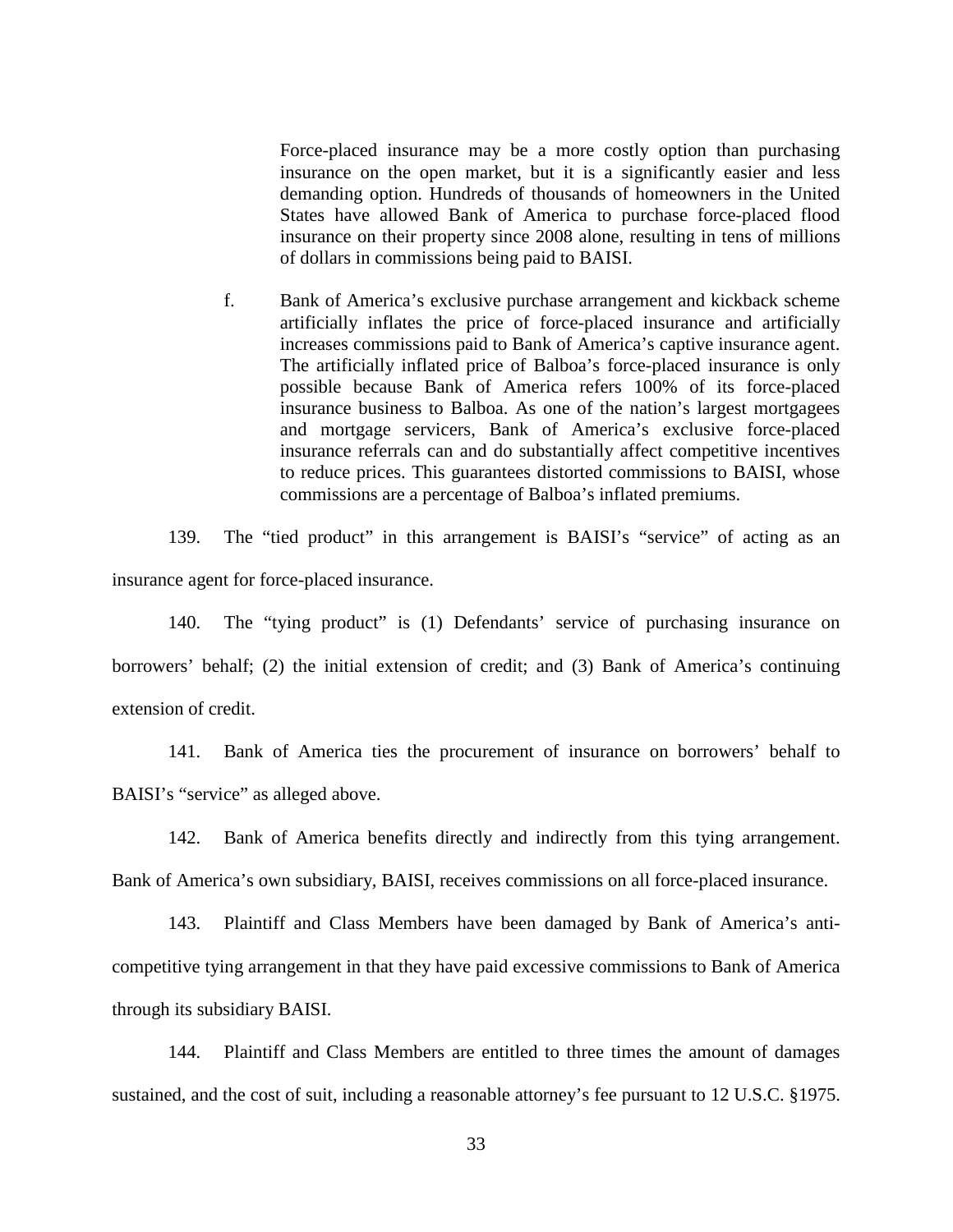Plaintiff and Class Members are further entitled to an injunction barring Bank of America from continuing their unlawful conduct, including their exclusive purchasing arrangement with Balboa and the kickback scheme with Balboa.

## **COUNT VII UNJUST ENRICHMENT AGAINST BAC HOME LOANS SERVICING, LP**

145. Plaintiff restates and realleges the preceding paragraphs of this Complaint as though fully set forth herein word for word.

146. As discussed above, Plaintiff's original contract with Countrywide was subsequently assigned to Bank of America. Plaintiff never borrowed money from BAC Home Loans Servicing, LP, and have no contract with BAC. Hence, Plaintiff's causes of action against BAC must sound in equity and tort. Further, the kickback scheme is not addressed directly or indirectly in Plaintiff's mortgage and, therefore, is not governed by it.

147. Plaintiff's unjust enrichment claims against BAC arise from its illegal practice of earning a hidden profit or other financial benefit by collecting money from residential borrowers for the exorbitant insurance premiums for force-placed flood insurance policies procured through BAISI and its subsidiaries where a portion of the above-market rate premiums were returned to BAC and its affiliates. This secret kickback arrangement between BAC and BAISI monetarily benefited BAC and its affiliates at the direct expense of the Plaintiff.

148. Plaintiff's unjust enrichment claims against BAISI arise from its agreement to induce BAC and Bank of America to place all force-placed flood insurance with BAISI by offering to kick back a portion of each force-placed flood insurance premium to BAC or Bank of America.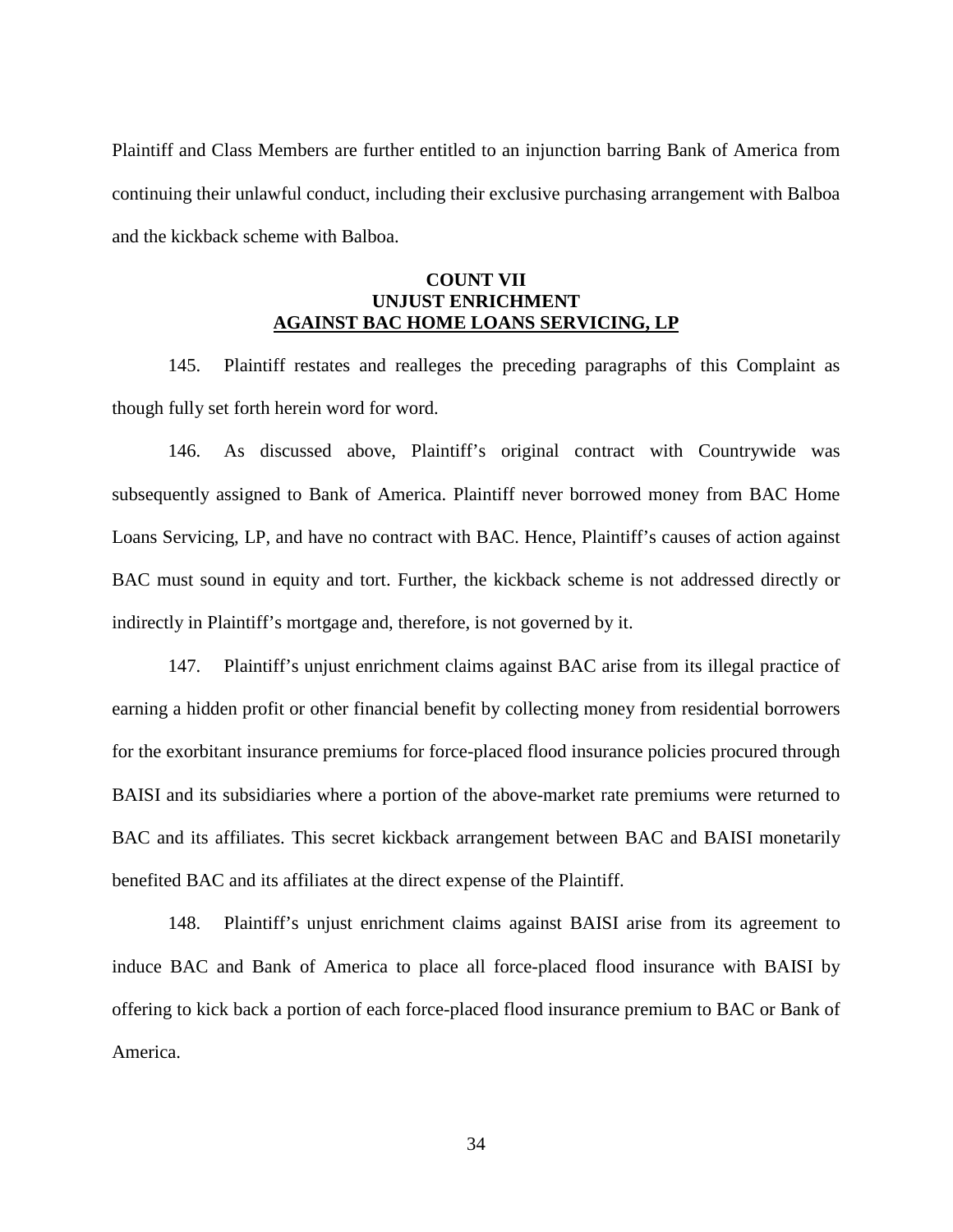149. BAC or its affiliates enjoyed and accepted monetary or other financial benefits from BAISI by accepting kickbacks paid to BAC or its affiliates out of the exorbitant abovemarket rates being charged to the Plaintiff under this secret kickback arrangement.

150. BAISI enjoyed and accepted monetary and financial benefits from Class Members by accepting inflated and anti-competitive insurance premiums for force-placed insurance policies purchased on behalf of Bank of America's borrowers.

151. BAC and BAISI were unjustly enriched, in an amount to be proven at trial, by receiving from Plaintiff and Class members a benefit in the form of overcharges for force-placed insurance policies that are excessive and unreasonable as a result of BAC and Bank of America's kickback scheme and exclusive arrangement with BAISI. It would be inequitable to allow BAC and Bank of America to retain these benefits at the expense of Plaintiff and the Class.

152. BAC should compensate Plaintiff and the Class in an amount equal to all payments collected from Plaintiff and the Class that represent the hidden profits or other financial benefits received by BAC or its affiliate. BAISI should compensate the Plaintiff and the Class in an amount equal to all premiums for force-placed flood insurance collected from Plaintiff and the Class resulting from its collusion with BAC or its affiliates.

153. BAC and BAISI received and are holding funds belonging to Plaintiff and the Class, which in equity and good conscience they should not be permitted to keep.

## **COUNT VIII TORTIOUS INTERFERENCE WITH BUSINESS RELATIONS (AGAINST BALBOA AND QBE ONLY)**

154. Plaintiff restates and reallages the preceding paragraphs of this Complaint as though fully set forth herein word for word.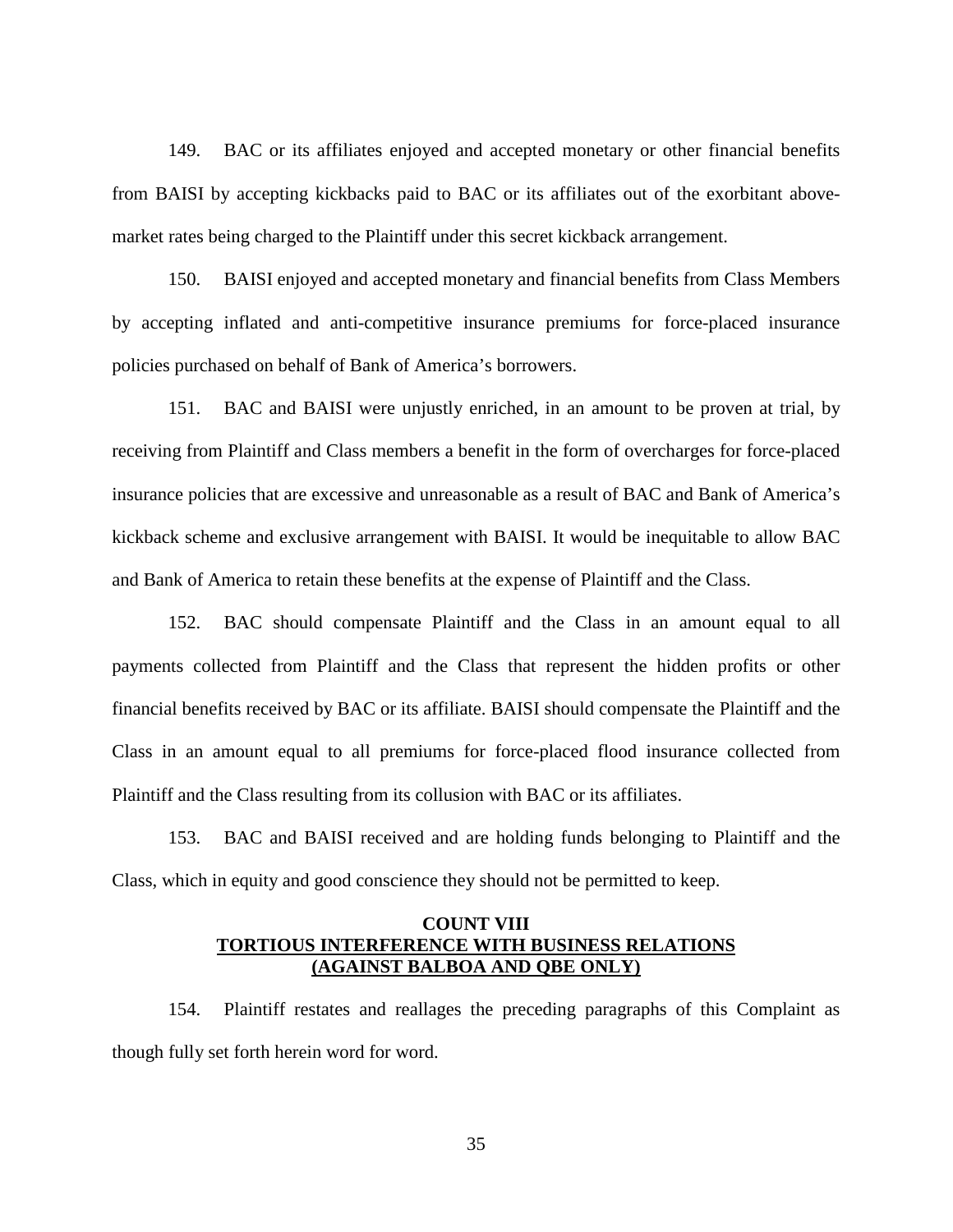155. Plaintiff and Class Members have a business relationship with Bank of America pursuant to their mortgage contracts and Plaintiff and Class Members have legal rights under these contracts. For example, Plaintiff and Class Members have a right not to be charged excessive fees for force-placed insurance that are imposed in bad faith and for the benefit of the lender and not the borrowers.

156. Balboa has knowledge that Plaintiff and Class Members have a relationship with Bank of America pursuant to the mortgage contracts. Balboa is not a party to these mortgage contracts, nor is it a third-party beneficiary of these mortgage contracts. Balboa has no beneficial, economic, or supervisory interest in these mortgage contracts.

157. Balboa intentionally and unjustifiably interfered with Plaintiff's and Class Members' rights under the mortgage contracts, as alleged above, by, *inter alia*, paying kickbacks to Bank of America and/or its subsidiaries and by charging Plaintiff and Class Members for administering Bank of America's loan portfolio.

158. Plaintiff and Class Members have suffered damages and injury as a direct and proximate result of Balboa's interference with their mortgage contracts by being charged in bad faith for exorbitant and illegal force-placed insurance charges in contravention of their rights under their mortgages.

## **VII. DAMAGES**

159. Plaintiff and Class Members seek damages in an amount to be determined after trial by jury, but in any event, in excess of five million dollars (\$5,000,000).

# **VIII. INJUNCTIVE RELIEF**

160. Plaintiff and Class Members pray that this Court enjoin Defendants from: (1) requiring borrowers to obtain flood insurance in amounts exceeding what is required to protect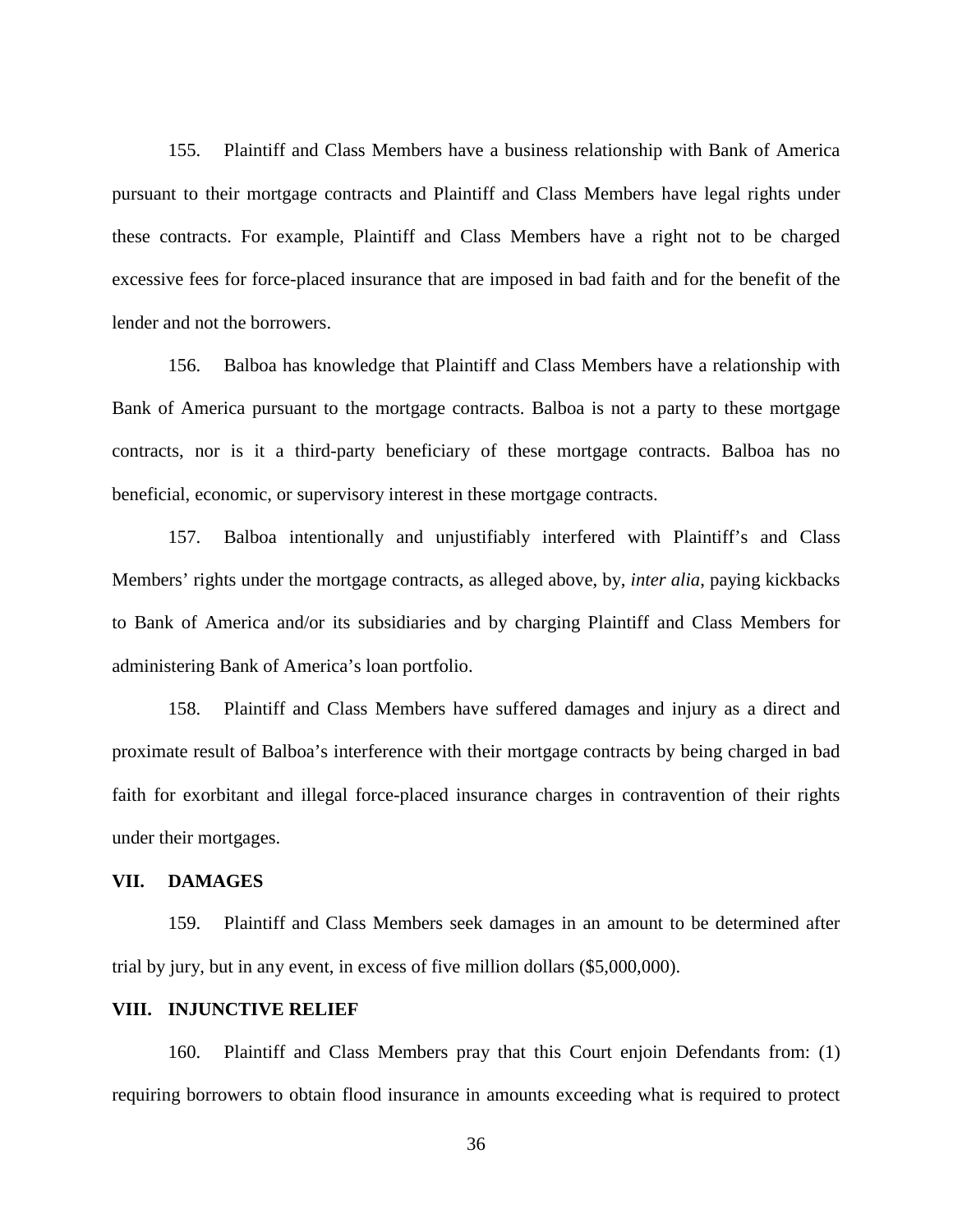the lender's interest in the collateral property and, in any event, any amount in excess of that allowed by federal law; (2) sending notices to borrowers tending to mislead borrowers into believing that flood insurance amounts requested by Bank of America are required by federal law or the mortgages when that is not the case; (3) continuing its exclusive purchasing arrangement with Balboa and/or QBE; (4) enabling kickbacks to Bank of America or its affiliate; and (5) force-placing flood insurance with Bank of America or its subsidiaries, partners, or affiliates.

### **IX. DEMAND FOR JURY TRIAL**

161. Plaintiff, on behalf of herself and all others similarly situated, demands a trial by jury on all issues so triable.

WHEREFORE, Plaintiff prays that this Court certify this case as a class action and allow Plaintiff to pursue the claims and relief described hereinabove on behalf of themselves and all others similarly situated; that the Court certify the two classes identified above; that Plaintiff be awarded the maximum amount of damages allowed by applicable law; pre-judgment interest; for a trial by jury on all issues so triable; for attorneys' fees, costs, and all other appropriate relief. Dated this 24th day of July, 2012.

Respectfully Submitted,

## **Attorneys for Plaintiff**

By: /s/ Kevin McLaughlin Kevin McLaughlin (FL Bar No. 0085928) Jason Whittemore (FL Bar No. 0037256) WAGNER, VAUGHAN & McLAUGHLIN, P.A. 601 Bayshore Boulevard, Suite 910 Tampa, FL 33606 Telephone: (813) 225-4000 Facsimile: (813) 225-4010 Kevin@WagnerLaw.com